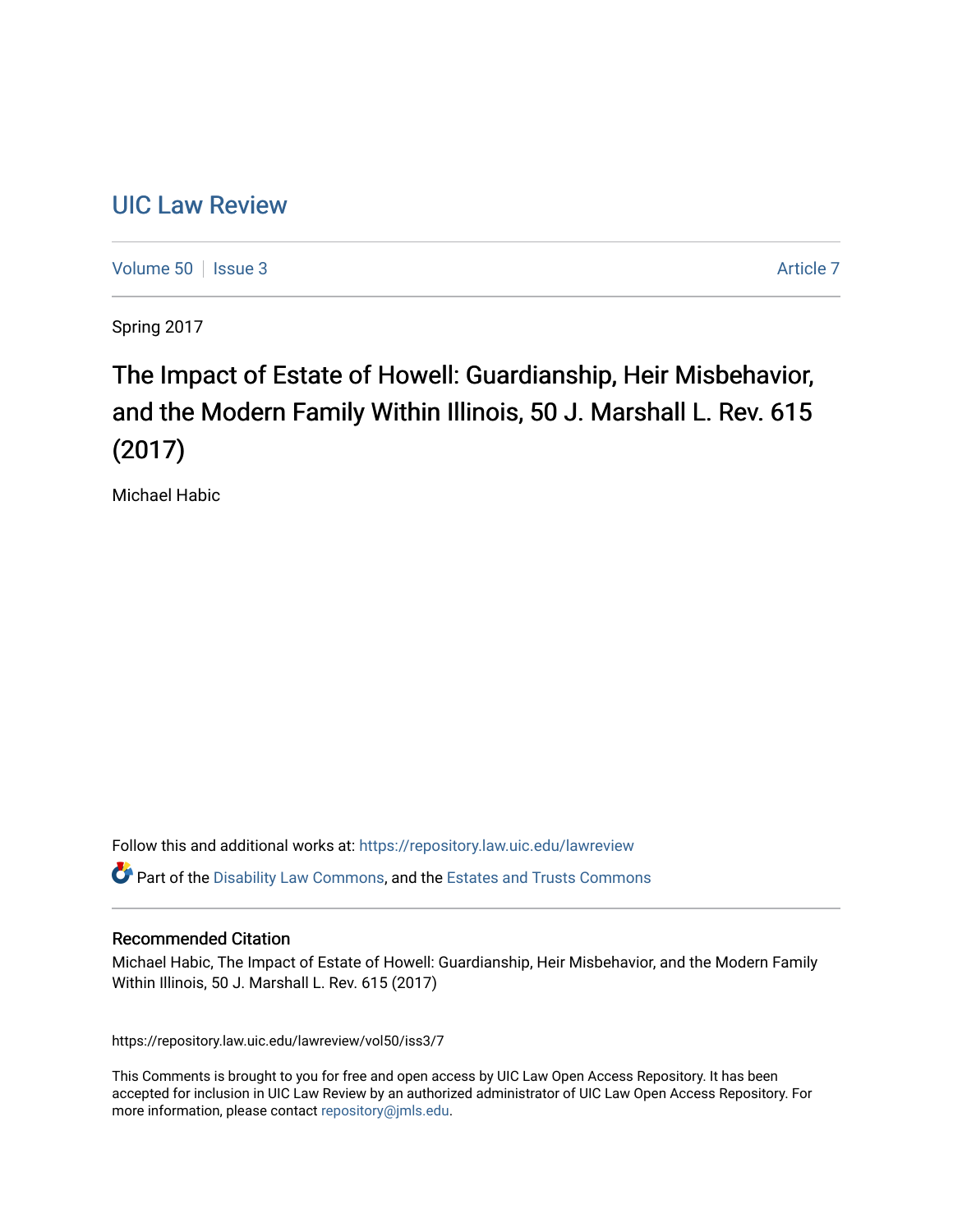## THE IMPACT OF *ESTATE OF HOWELL*: GUARDIANSHIP, HEIR MISBEHAVIOR, AND THE MODERN FAMILY WITHIN ILLINOIS

#### MICHAEL HABIC\*

| Ι.  |                                                              |
|-----|--------------------------------------------------------------|
| II. | CREATING AN ESTATE PLAN FOR DISABLED ADULTS UNDER            |
|     | GUARDIANSHIP IN LIGHT OF ESTATE OF HOWELL AND                |
|     |                                                              |
|     | Guardianship of a Disabled Adult and Guardian<br>А.          |
|     |                                                              |
|     | Past and Present: Guardianship Over a Disabled<br>$1_{-}$    |
|     |                                                              |
|     | The Hierarchical Substituted Judgment and Best<br>2.         |
|     |                                                              |
|     | Legal Status of a Disabled Adult624<br>3.                    |
|     | Rules of Intestacy and Consequences of a Neglectful<br>В.    |
|     |                                                              |
|     | C.                                                           |
| HL. | THE ILLINOIS PROBATE ACT AND OTHER JURISDICTIONS'            |
|     | PROBATE ACTS: WHY ILLINOIS HAS SET THE STANDARD FOR          |
|     |                                                              |
|     | Guardianship Decision-Making Standards:<br>A.                |
|     | Substituted Judgment, Best Interest, Hybrid, and No          |
|     |                                                              |
|     |                                                              |
|     | No Decision-Making Guidelines<br>a.                          |
|     |                                                              |
|     | Substituted Judgment Approach633<br>$\mathbf{b}$ .           |
|     | c.                                                           |
|     | Hierarchial Decision-Making Approach. 636<br>d.              |
|     | Family Guardians and Professional<br>$2_{-}$                 |
|     |                                                              |
|     | Consequences of Neglect and Abandonment Under<br><b>B.</b>   |
|     |                                                              |
|     | 1.                                                           |
|     | Abuse and Neglect of a Child or Disabled<br>$\overline{2}$ . |
|     |                                                              |
| IV. | ADVOCATING FOR NATIONWIDE RECOGNITION OF THE                 |
|     | HYBRID STANDARD AND EXCEPTIONS TO THE RULES OF               |
|     | INTESTACY THAT BAR MISBEHAVING HEIRS 642                     |
|     | A. Guardians and Hierarchical Standard Proposal642           |
|     | B. Preference of Family Guardians Over Professional          |
|     |                                                              |
|     | Rules of Intestacy and Abandoning Parent<br>C.               |
| V.  |                                                              |
|     |                                                              |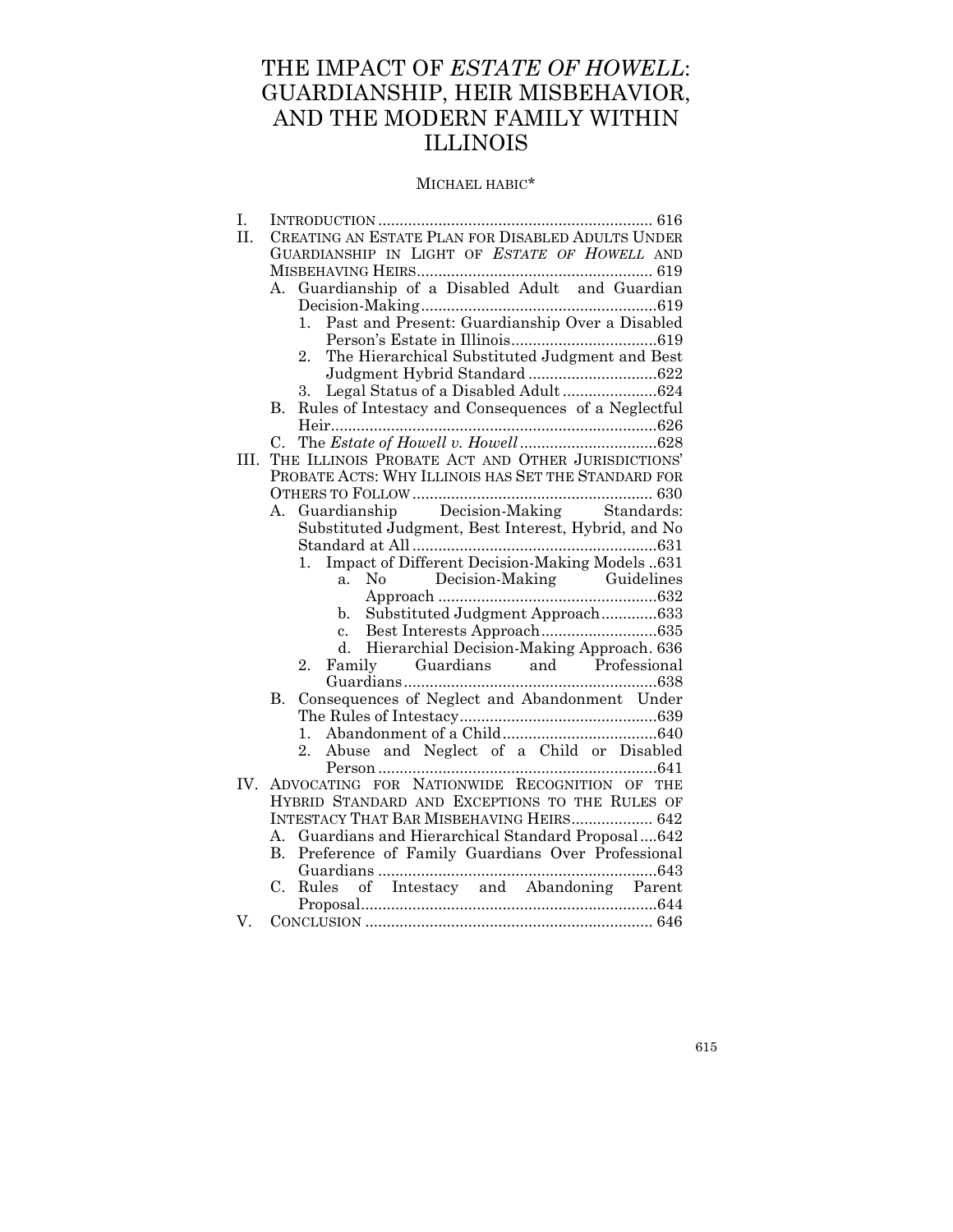#### I. INTRODUCTION

<span id="page-2-0"></span>The Illinois Appellate Court in *Estate of Howell* correctly reversed the trial court's holding that would have forced a disabled adult to create an estate plan against his own wishes and best interests.<sup>1</sup> Had the trial court's holding stood, the disabled adult's estate plan would need to follow the rules of intestacy, causing a majority of his multi-million dollar estate to be distributed upon his death to a neglectful father as well as ten half-siblings he never met.<sup>2</sup> Instead, the court on appeal reversed the lower court in favor of the disabled adult, whose name is Donald Howell (hereinafter "Donald"), because the trial court imposed a limit on Donald and his guardians that was not intended in the probate act.<sup>3</sup> The appellate court allowed Donald's guardian to make an estate plan on his behalf using a sensible standard—the hierarchical substituted judgment and best interests rule—a standard instituted only in Illinois and the District of Columbia.<sup>4</sup> The Illinois standard permits guardians to create a desirable and feasible estate plan for those like Donald in a manner greater than any other state standard in America. 5

Disabled Americans, many of which require assistance in making crucial decisions,<sup>6</sup> make up nearly twenty percent of the

2. *Id.* at 296 (stating that "if [the disabled adult] were to die survived by his parents and half-siblings, the parents and siblings would inherit [the disabled adult's] intestate property in equal shares.").

<sup>\*</sup> Juris Doctor Candidate, May 2017, The John Marshall Law School, Chicago, Illinois, Bachelor of Science in Public Affairs, Certification in Business Foundations, May 2014, Indiana University, Bloomington, Indiana. I first would like to thank my parents for supporting me and my decision to pursue law school—you gave me the opportunity to obtain my dreams and realize my full potential. I would like to thank the members of the John Marshall Law Review, notably my editors and fellow board members, for providing a scholarly and great community to be part of. I would like to give a very special thanks to my incredible girlfriend, Lorre, who always motivates me through tough times and never once stopped supporting me. Finally, I would like to thank my kitty, Indy, and my beagle, Bernie, for giving me much comfort and fuzziness.

<sup>1.</sup> Estate of Howell v. Howell, 36 N.E.3d 293, 305 (Ill. App. Ct. 2015).

<sup>3.</sup> *Id.* at 305 (holding that the coguardians' statutory interpretation was reasoned and that the trial court "imposed limitations on the guardians' actions which were not intended by legislature.").

<sup>4.</sup> 755 ILCS 5/11a-18(a)-(a-5) (2015) (stating that a guardian may "exercise any or all powers over the estate and business affairs of the disabled adult that the disabled adult could exercise if present and not under disability" and that "[t]he court may approve the making on behalf of the disabled adult of such agreements as the court determines to be for the disabled adult's best interests."). The court in *Estate of Howell* interpreted 5/11a-18 to require an estate planning approach that "follow[s] the disabled adult's subjective wishes, to the extent those wishes can be ascertained, but the overriding principal is to act in the disabled adult's objective 'best interests.'". *Estate of Howell*, 36 N.E.3d at 300.

<sup>5.</sup> *See infra* Part III.

<sup>6.</sup> For example, courts agree that the mentally impaired are entitled to the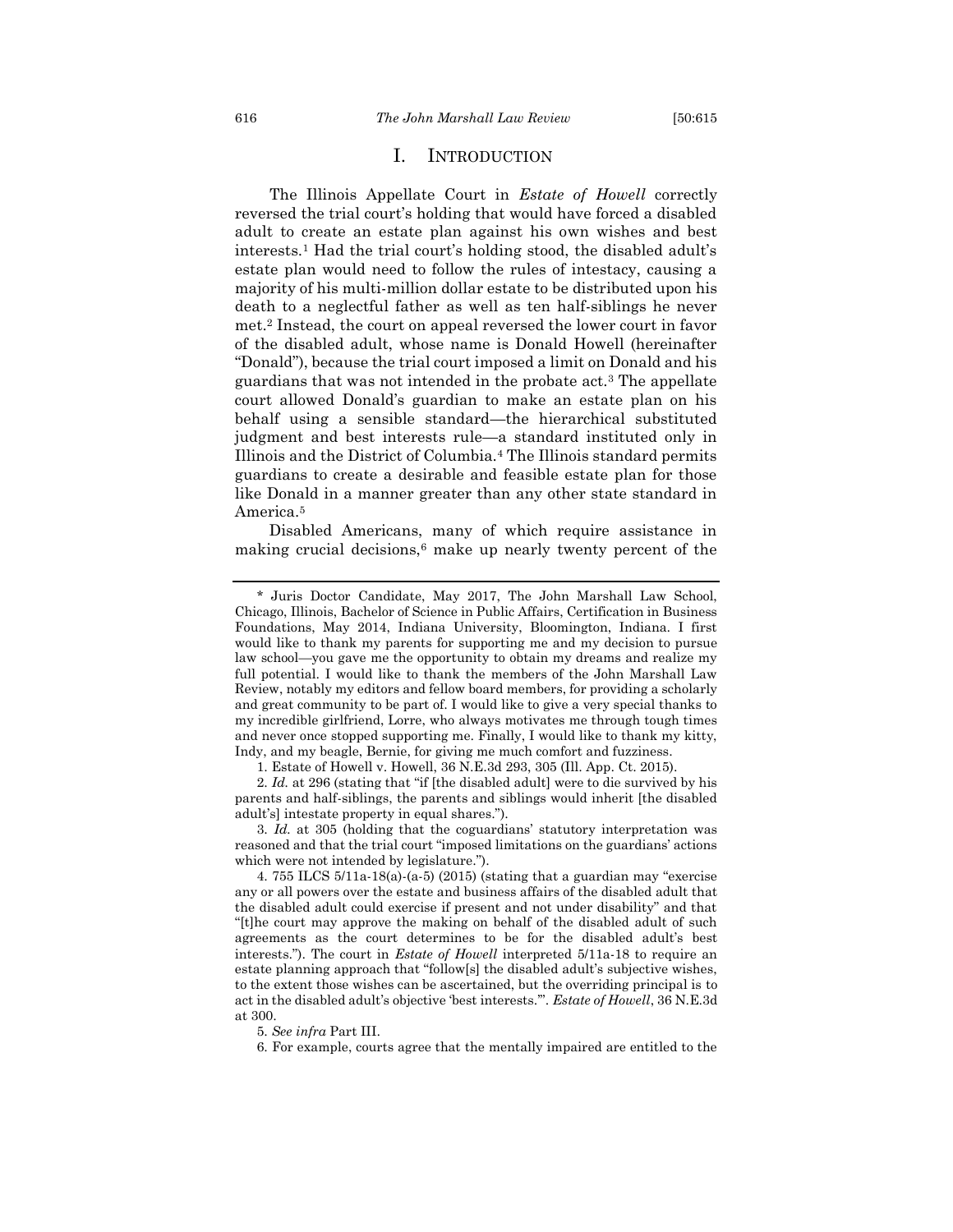<span id="page-3-0"></span>country's population.<sup>7</sup> To ensure satisfactory decision-making for a disabled adult, guardians are appointed to improve a disabled adult's limited lifestyle and help with routine tasks such as getting the disabled adult dressed or helping the disabled adult use the bathroom.<sup>8</sup> Under statute, an Illinois court may appoint a guardian for a variety of a disabled adult's needs,<sup>9</sup> including representation in legal matters,<sup>10</sup> management of finances and business,<sup>11</sup> and establishing custody of and caring for the disabled adult.<sup>12</sup> In light of the Illinois Appellate Court's ruling in *Estate of Howell*, the protections of disabled adults are enhanced and ensures equitable and fair outcomes with proper guardianship actions.<sup>13</sup> The individual opportunity for the disabled adult's wishes to be manifested comes from the guardian's assistance and representation, which is the catalyst for such an opportunity. However, even though the case of *Estate of Howell* may have an

13. Estate of Howell v. Howell, 36 N.E.3d 293, 305 (Ill. App. Ct. 2015) (holding that the coguardians' statutory interpretations were reasoned and that the trial court "imposed limitations on the guardians' actions which were not intended by legislature.").

same rights of a competent person in making crucial decisions regarding abortion and life-sustaining treatment, even if the mentally disabled are unable to make the decision for themselves. *See* Norman Cantor, *The Relation Between Autonomy-Based Rights and Profoundly Mentally Disabled Persons*, 13 ANN. HEALTH 37, 37 (2004) (referring to an individual's constitutional right to make crucial medical decisions).

<sup>7.</sup> *Prevalence of Disability for Selected Age Groups: 2005 and 2010*, *in* AMERICANS WITH DISABILITIES: 2010 HOUSEHOLD ECONOMIC STUDIES No. 1, 4 (Dep't of Commerce 2010).

<sup>8.</sup> A census regarding Americans with disabilities states that 9.4 million disabled adults (3.9 percent of the U.S. population) are challenged in performing activities necessary to living, such as getting out of bed and practicing good hygiene, while 15.5 million people (6.4 percent of the U.S. population) struggle and need assistance with activities instrumental to daily living, including managing their money and taking prescription medication. DEP'T. OF COMMERCE, AMERICANS WITH DISABILITIES: 2010 HOUSEHOLD ECONOMICS STUDIES 70-131 (2012).

<sup>9.</sup> As the role of the court in supervising a disabled adult is reduced, the fiduciary duty placed upon the guardian increases. *See* Karen Boxx and Terry Hammond, Symposium: *Third National Guardianship Summit: Standards Of Excellenc*e: *A Call for Standards: An Overview of the Current Status and Need for Guardian Standards of Conduct and Codes of Ethics*, 2012 UTAH L. REV. 1207, 1215-17 (2012) (reasoning that more guardians are appointed without close court supervision due to a decrease in the court's resources to finance supervision).

<sup>10.</sup> *See* 755 ILCS 5/1-2.08 (2015) (stating that a "[g]uardian includes a representative of a minor and a representative of a person under legal disability."); *see also* Rucker v. Rucker, 23 N.E.3d 442, 451 (Ill. App. Ct. 2014) (describing the relationship of a guardian to a disabled adult is akin to a trustee and beneficiary, where a guardian must manage a disabled adult's estate "with the same degree of vigilance, diligence and prudence as a reasonable person would use in managing his own property.").

<sup>11.</sup> 755 ILCS 5/11a-18 (2015).

<sup>12.</sup> 755 ILCS 5/11a-17 (2015).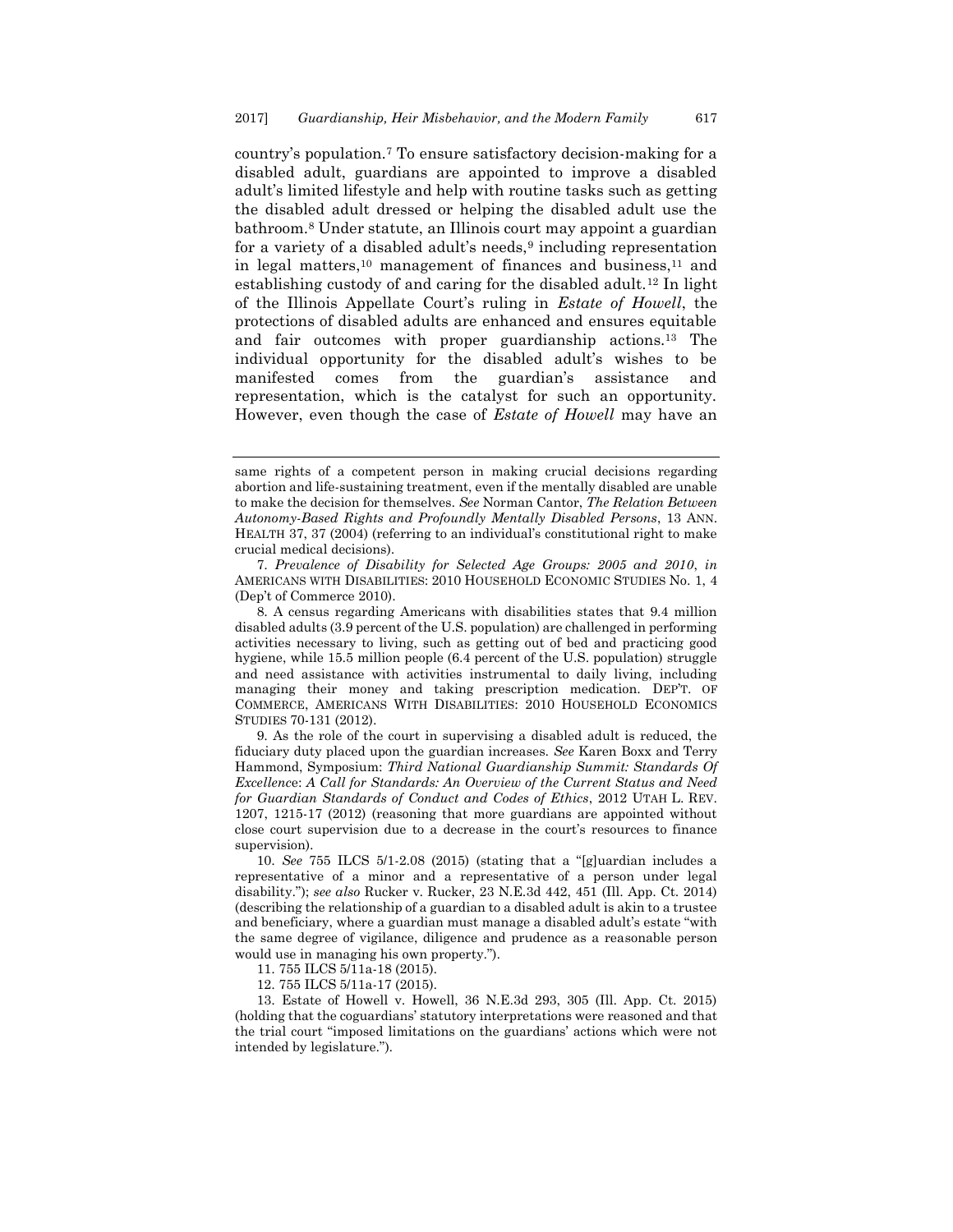impact on rights and privileges of the nearly 1.3 million disabled individuals and their guardians that reside in Illinois,<sup>14</sup> many states unfortunately do not have a statute that provides similar protection for a disabled adult's estate.<sup>15</sup>

This Comment shall discuss and evaluate the guardianship decision-making standard implemented in *Estate of Howell* as it relates to guardianships of disabled persons, and why Illinois has the best scheme for safeguarding the assets of a disabled adult when a guardian creates an estate plan on his or her behalf.<sup>16</sup> The discussion is based on the holding in *Estate of Howell* that a guardian may act on behalf of the disabled adult's interests and therefore the disabled adult's last will and testament need not conform to the rules of intestacy, because of the hierarchical substituted judgment and best interests rule (sometimes hereinafter "the hierarchical standard").<sup>17</sup> The Comment will also discuss the rules of intestacy and why other jurisdictions should change their laws to model Illinois's laws, which reflect today's modern family views on disinheriting undeserving family members of the decedent.

The background in Part II discusses *Estate of Howell* and applicable Illinois law regarding guardianships, intestacy, neglectful parents, and the hierarchical standard. Next, the analysis in Part III contrasts Illinois probate law with probate law of other states to demonstrate the impact of different decisionmaking models used in America. The analysis also compares Illinois and other jurisdictions' rules of intestacy to highlight Illinois policies that, ensures a decedent's inheritance descends only to deserving family members. Finally, the proposal in Part IV advocates for other American jurisdictions to adopt not only the hierarchical standard, but also the protections in the Illinois probate code that ensures descendible assets shall not pass to a blood-related family member whom has provided neither care nor affection for his or her child.

<sup>14.</sup> *See* LEE ERICKSON & S. VON SCHRADER, 2008 DISABILITY STATUS REPORT: ILLINOIS, CORNELL UNIVERSITY REHABILITATION RESEARCH AND TRAINING CENTER ON DISABILITY DEMOGRAPHICS AND STATISTICS 7 (2010) (listing the percentage of each state population that has disabilities). This number includes all types of disabilities at all ages within Illinois. *Id.* Illinois citizens with cognitive disabilities similar to Donald, who are placed within the age group of 21-64 and number in the 600,000s, totals 3.3% of the Illinois population. *Id* at 7*.* 

<sup>15.</sup> *See infra* Part III.A.1.

<sup>16.</sup> *Estate of Howell*, 36 N.E.3d at 305-06. This case is a case of first impression in Illinois where the coguardians were unable to rely on pre-existing case law. *Id.* at 306*.*

<sup>17.</sup> *Id*. at 298, 303.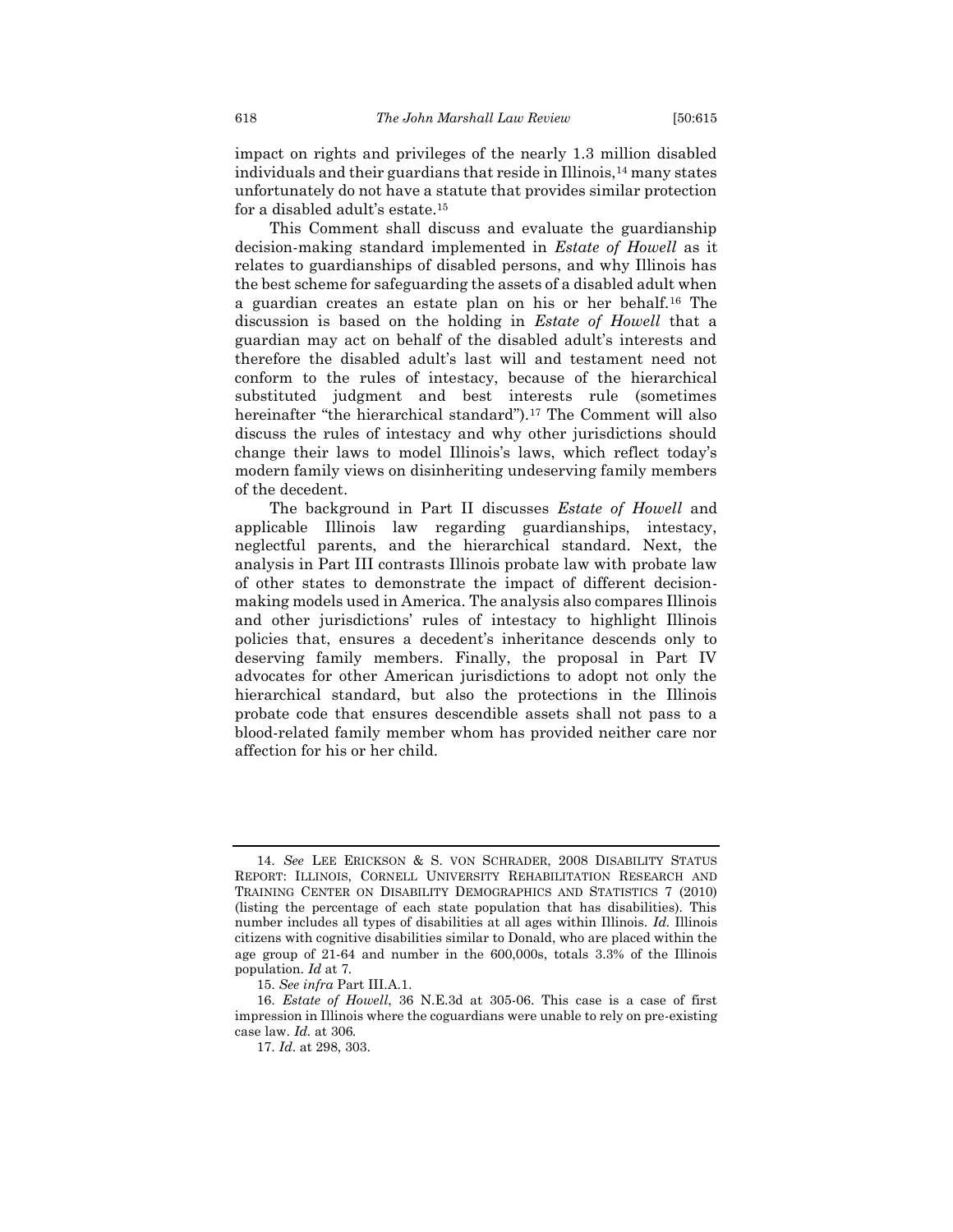## <span id="page-5-0"></span>II. CREATING AN ESTATE PLAN FOR DISABLED ADULTS UNDER GUARDIANSHIP IN LIGHT OF *ESTATE OF HOWELL* AND MISBEHAVING HEIRS

## *A. Guardianship of a Disabled Adult and Guardian Decision-Making*

<span id="page-5-1"></span>The responsibilities of a guardian in Illinois has developed over time to best serve the needs of a disabled person because the law places a duty on guardians to use good judgment when making his or her decisions based on their own best interests, but only if the disabled adult's testamentary wishes cannot be ascertained. <sup>18</sup> The background first discusses guardianship and the hierarchical standard, followed by a discussion regarding the rules of intestacy and actions affecting heirs' rights to receive a distribution through intestacy.

#### <span id="page-5-2"></span>*1. Past and Present: Guardianship Over a Disabled Person's Estate in Illinois*

When the court determines that a person has a disability that, renders one unable to manage their estate or own well-being,<sup>19</sup> the court appoints a guardian to step in and manage that person's affairs.<sup>20</sup> This approach to guardianship traces its beginnings to ancient Rome,<sup>21</sup> and was later adopted during the times of medieval Britain, where the crown took the responsibility upon itself to represent incompetent persons under the tenet of *parens patriae*. 22 States have adopted and codified this ideal using various general approaches. <sup>23</sup> The guardian's responsibilities and guidelines to

<sup>18.</sup> *See infra* Part II.A.3.

<sup>19.</sup> *See* 755 ILCS 5/11a-3(a)(2015)(stating that a petition for adjudication of disability requires "by clear and convincing evidence that a person is a person with a disability."); *see also* 755 ILCS 5/11a-2 (2016)(defining the attributes of one with a disability).

<sup>20.</sup> 5/11a-3(a)(2015). A guardianship is used only to "promote the well-being of the disabled person, to protect him from neglect, exploitation, or abuse" and shall be ordered to represent the disabled adult "only to the extent necessitated by the individual's actual mental, physical and adaptive limitations." *Id.* 

<sup>21.</sup> *See* Peter Horstman, *Protective Services for the Elderly: The Limits of Parens Patriae*, 40. MO. L. REV. 215, 218 (1975) (discussing how an incompetent person's protection of property was recognized during the ancient time of Cicero).

<sup>22.</sup> *Id*. (stating "in the 14th century, guardianship was formally recognized in England as a duty of the sovereign and exercised through the Lord Chancellor."). The theory of *parens patriae* stems from the 14th century English belief that the king is the father of the country, therefore the king has a duty to furnish protection for the mentally disabled, where upon a disabled person's death, assets in his or her name would transfer to his heirs. *Id.*

<sup>23.</sup> *See* WASH. REV. CODE § 11.88.005 (2015)(stating broadly that a disabled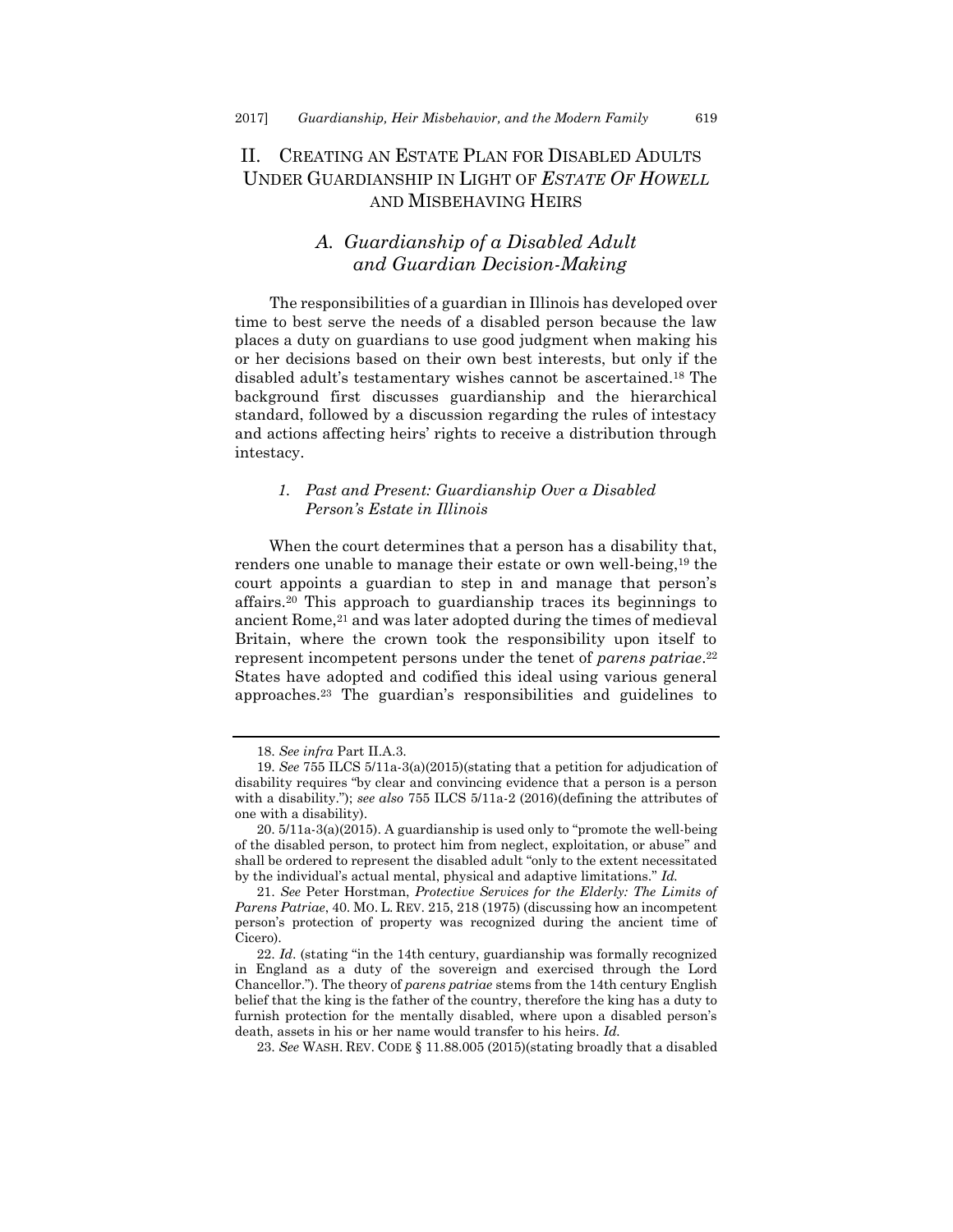make decisions on behalf of the disabled adult within Illinois stem from common law, early case law, and the Illinois probate act.<sup>24</sup>

Illinois's probate law evolved over the last century to allow disabled adults to execute estate plans when under guardianship. Reflecting the *parens patriae* approach, Illinois courts initially allowed a guardian, only upon their petition, to make expenses solely for the disabled person's need for immediate support.<sup>25</sup> As decades passed, courts recognized the need not only to maintain support for the disabled person, but also to conserve and maintain those funds spent from his or her estate for the disabled person's future enjoyment and use.<sup>26</sup> The guardian's ability to make expenditures not directed toward the disabled person's support soon included the authority to make non-charitable gifts to lower the size of the taxable estate.<sup>27</sup>

More recent cases, which implore a more liberal reading of the Illinois probate code, have stated that guardians may act with implied authority from the code to perform acts not specifically mentioned.<sup>28</sup> While the standards have loosened throughout Illinois's history, the court can enact its supervisory powers and provide equitable treatment when needed, such as when a guardian breaches his or her fiduciary duty by wasting the disabled person's estate.<sup>29</sup> Ultimately, it was not until 1996 that the Illinois Probate

24. *See infra* Part III.A.

25. *See In re* Conservatorship of Hall, 19 Ill. App. 295, 298-99 (Ill. App. Ct. 1886) (allowing support for the disabled person's daughter); Lewis v. Hill, 56 N.E.2d 619, 621 (Ill. 1944) (discussing the need to consider the disabled person's interest in allowing the guardian to sell her home in order to use the proceeds to support the disabled person).

26. Proehl v. Leadley, 230 N.E.2d 516, 519 (Ill. App. Ct. 1967).

27. *See In re* Estate of Berger, 520 N.E.2d 690, 705 (Ill. App. Ct. 1987) (citing Annotation, *Power of court or guardian to make noncharitable gifts or allowances out of the funds of incompetent ward*, 224 A.L.R.3d 863 (1969)).

28. *See* Karbin v. Karbin, 977 N.E.2d 154, 160 (Ill. 2012) (finding that reading both 5/11a-17 and 5/11a-18 together confers broad decision making authority to the guardian of the estate and person); *see also In re* Burgress, 725 N.E.2d 1266, 1270-71 (Ill. 2000) (holding that a guardian has implied authority under 5/11a-17 to continue a dissolution of marriage action for the ward as it keeps with the disabled person's wishes); *In re* Estate of K.E.J., 887 N.E.2d 704, 721 (Ill. App. Ct. 2008) (holding that under 5/11a-17 a guardian may petition for the disabled adult to undergo an involuntary sterilization if there is clear and convincing evidence it is within that disabled person's best interests).

29. *See In re* Estate of O'Hare, 34 N.E.2d 1126, 1131-32 (Ill. App. Ct. 2015) (finding that the guardian's disregard in managing and controlling the disabled person's estate resulted in affirming a proper remedy under 5/11a-18). Not only did the guardian maintain sloppy record keeping of estate expenditures, the guardian also used large sums of the estate for the benefit of the whole family

adult's liberty is restricted to the extent that a guardian must provide for his or her care); *cf.* CAL. PROB. CODE § 2401(2015)(discussing specifically the duties and obligations of a guardian to manage an estate of the disabled adult); 5/11a-18 (noting the authority of a guardian to execute the disabled adult disabled adult's estate and the duty to do so within the disabled adult's ascertainable wishes).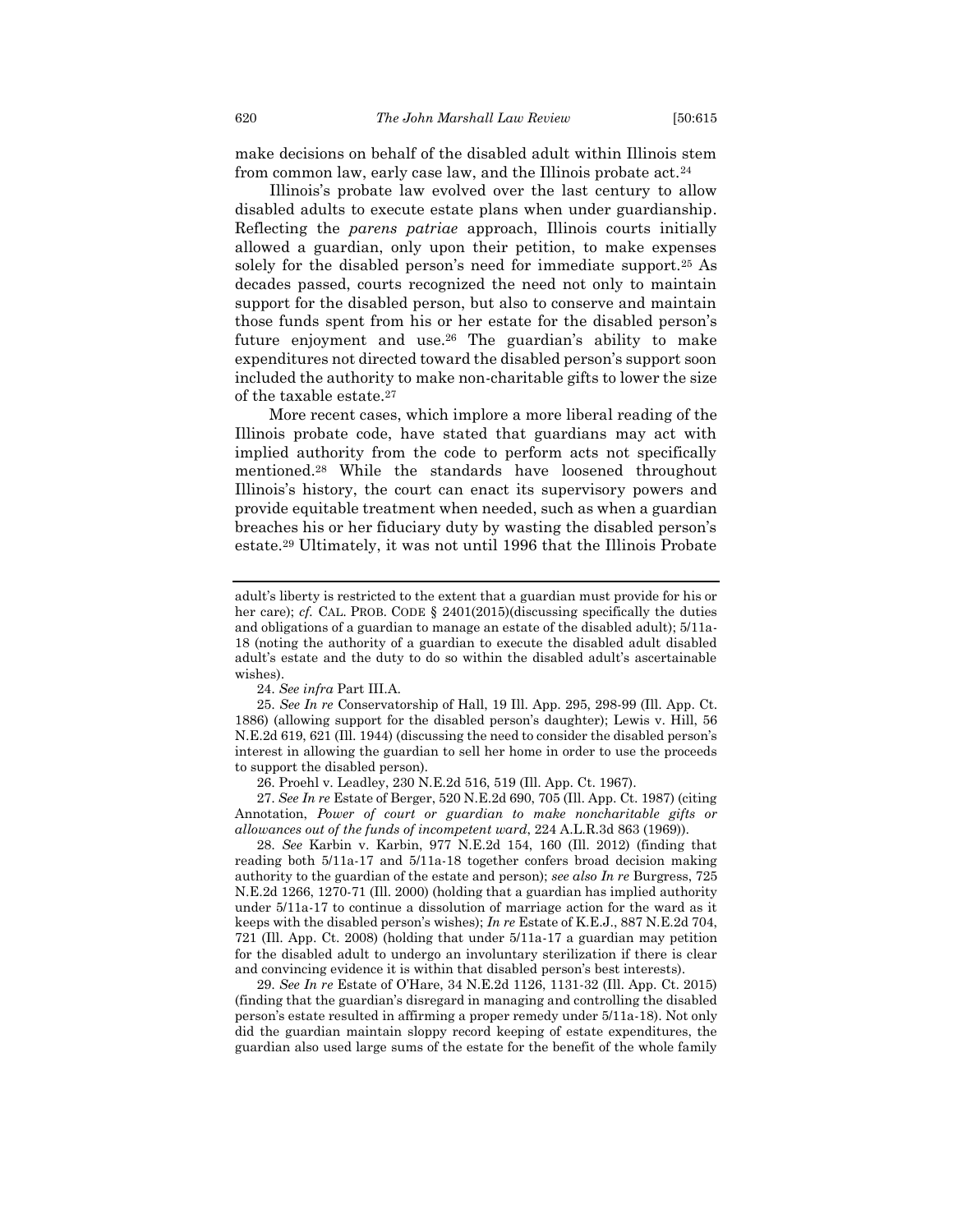Act incorporated past case law in amending §11a-18(a-5) so that guardians have statutory authority to create an estate plan on behalf of a disabled adult.<sup>30</sup> Since then, courts have given the statute a broad reading which therefore allows, a guardian to act in ways not limited to the stated language within  $$11a-18(a-5).$ <sup>31</sup>

In order for an Illinois court to appoint a plenary guardian, a court must find that one that is unable to manage his or her estate due to some physical incapability or mental disability. <sup>32</sup> The court will consider and grant a guardian's petition for guardianship if he or she is "capable of providing an active and suitable program of guardianship for the person with a disability."<sup>33</sup> In considering appointment and limitations of a guardian, the court is concerned with promoting the disabled adult's well-being and protecting the disabled adult from abuse, exploitation, or neglect.<sup>34</sup> A court may consider appointment of either a family or professional guardian.<sup>35</sup>

Once a court has appointed a qualified guardian based on the petition for guardianship,<sup>36</sup> the guardian shall have a duty to manage disabled adult's person, estate, or both.<sup>37</sup> Section 5/11a-18 of the Illinois probate act expressly allows a probate court to authorize "the guardian to exercise any or all powers over the estate" that the disabled adult "could exercise if present and not under disability."<sup>38</sup> The court, for example, may approve the

32. *See* 755 ILCS 5/11a-2 (2015)(defining further a "person with a disability" as one who exposes their family to distress from drug use and waste of the estate or one with fetal alcohol syndrome); D. REBECCA MITCHELL, SPECIAL-NEEDS TRUSTS § 3.60 (2015).

33. *See* 755 ILCS 11a-5 (2015) (requiring that the guardian be at least 18 years old, an American citizen, free of unsound mind and disability, and possessing no felony conviction unless the best interests of the disabled adult outweigh the conviction and the conviction does not involve harm to an elder or minor).

34. 755 ILCS 5/11a-3(b) (2016).

35. For a discussion on how family and professional guardians tend to make decisions based on a disabled adult's preferences or best interests, *see infra* Part  $III.A.2.$ 

36. *See* Howse v. Johnson, 708 N.E.2d 466, 472 (Ill. App. Ct. 1999) (stating that, in selecting a guardian, the court shall "give due consideration to the preference of the disabled person," but "of paramount concern . . . is the best interest and well-being of the disabled person, regardless of that person's choice.").

37. 755 ILCS 5/11a-17 (2015); 755 ILCS 5/11a-18 (2015).

38. 755 ILCS 5/11a-18(a-5)(2015); *see also* Zagorski v. Kaleta, 404 Ill. App. 3d 75, 86-87 (2010)(ruling that a plenary guardian may amend a revocable trust where the court found that the current trust does not align with the disabled

rather than solely for the disabled person; expenditures included the purchase of a home, vehicles, and other effects for the family. *Id.* at 1129.

<sup>30.</sup> MARGOT GORDON, ESTATE PLANNING IN ILLINOIS GUARDIANSHIPS 2015 EDITION ch. 1 (2015).

<sup>31.</sup> *See* Zagorski v. Kaleta, 404 Ill. App. 3d 75, 86-87 (2010) (stating that a guardian may amend a disabled adult's revocable trust, not only for limiting tax consequences, but for any reason whatsoever as long as it keeps with the disable adult's wishes).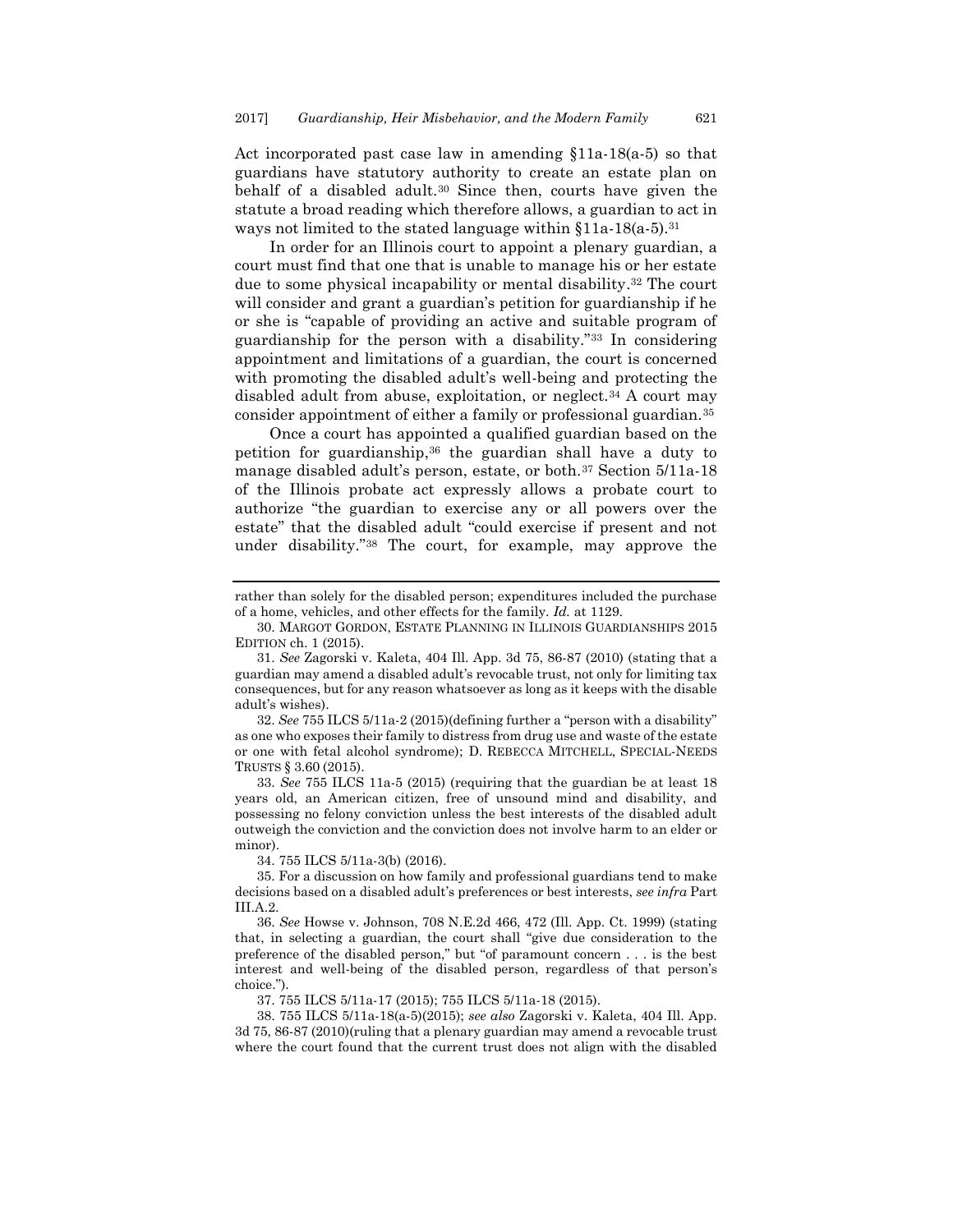appointed guardian estate as sole beneficiary of the disabled adult's estate,<sup>39</sup> as long as the decision is "keeping with the disabled adult's wishes so far as they can be ascertained."<sup>40</sup>

#### <span id="page-8-0"></span>*2. The Hierarchical Substituted Judgment and Best Judgment Hybrid Standard*

Illinois's hierarchical substituted judgment and best judgment hybrid standard requires that a disabled adult's purported wish on a matter be followed where that wish is what the disabled adult would have decided if he or she were competent; if the disabled adult's wish is unascertainable, then the least restrictive best interests of the disabled adult shall be implemented.<sup>41</sup> The test is based on the common law rationale that, in a world preserved by a guardian's substituted judgments where the disabled adult regains mental cognizance, the judgment would conform to the disabled adult's intentions so he or she would therefore be pleased with the substituted decision.<sup>42</sup> This rule shows that a guardian's powers, whether from statutory or implied authority, must consider the wishes of the disabled person before acting.<sup>43</sup> This is juxtaposed to states that have explicitly limited the actions a guardian may perform even if that action is be one of the disabled adult's wishes.<sup>44</sup>

<span id="page-8-1"></span>adult's wishes).

<sup>39.</sup> As the case background in *infra* Part II.C shows, this testamentary plan is the one that Donald's mother seeks to implement. The court, in statutorily interpreting 755 ILCS 5/11a-18(a) and 5/11a-18(a-5) contemporaneously, allowed the conclusion that "the guardian is in the position to initially assess who should be a beneficiary of the proposed estate plan." Estate of Howell v. Howell, 36 N.E.3d 293, 302 (Ill. App. Ct. 2015).

<sup>40.</sup> 755 ILCS 5/11a-18(a-5)(2015).

<sup>41.</sup> 755 ILCS 5/11a-17(e)(2015); *see also* Estate of Greenspan, 137 Ill. 2d 1, 17-18 (1990) (determining that removal of artificial life support is in best intentions of the disabled adult where family member testimony reveals his dislike for life-support systems and nursing homes); *In re* C.E., 161 Ill. 2d 200, 220-23 (1994) (deciding that administration of psychotrophic medication or electroconvulsive therapy of the mentally ill is governed by the substituted judgment rule).

<sup>42.</sup> *See* Alexander Boni-Saenz, *Personal Delegations*, 78 BROOKLYN L. REV. 1231, 1255 n. 108 (2013) (noting that the common law origin derives from dealing with lunatics and idiots, the former class being those with mental capabilities but lost it and the latter class being those that never had mental capabilities).

<sup>43.</sup> *See Zagorski*, 404 Ill. App. 3d at 85-86 (applying rules of statutory interpretation to conclude that a guardian's amendment of trusts is not limited only to tax purposes); *see also* 11a-18(a-5) (stating that "in ascertaining and carrying out the disabled adult's wishes the court may consider, but is not limited to, minimization of state or Federal income," and "[t]he disabled adult's wishes as best they can be ascertained shall be carried out, whether or not tax savings are involved.").

<sup>44.</sup> *See* Boni-Saenz, *supra* note 42, at 1244 (noting the potential authority of a guardian to manipulate a disabled adult's assets, therefore making a will for a disabled adult is barred). The rationale for this rule is that allowing guardians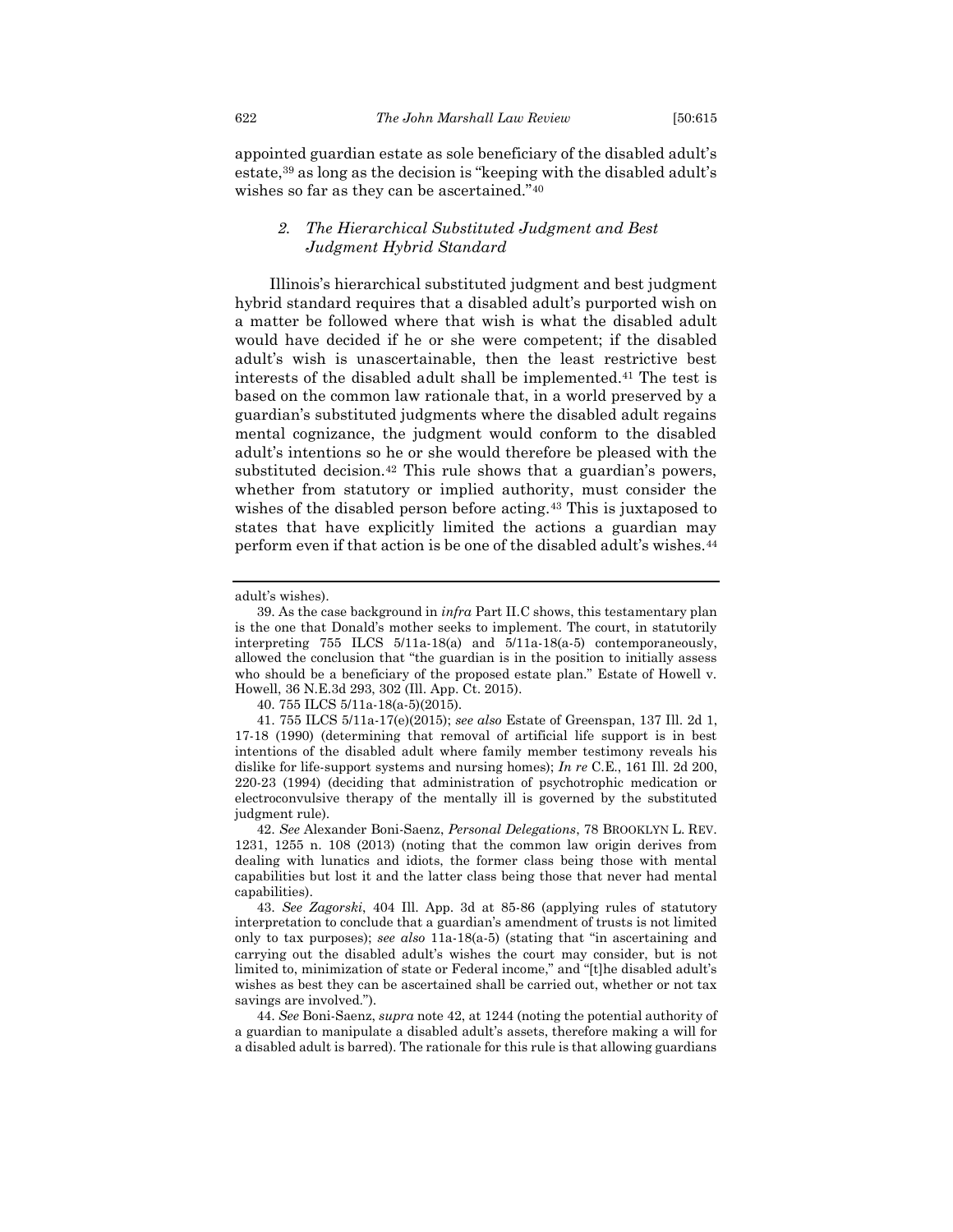Historically, the hierarchical standard has been applied within Illinois mainly to address medically incapacitated individuals who are unable to declare their own intentions.<sup>45</sup> Illinois case law has applied the standard where the guardian must make decisions regarding the disabled adult's use of life-sustaining treatment or medicine while in an institution. <sup>46</sup> In these medical related instances, there is case law to help guide guardians to act properly when an individual loses capacity.<sup>47</sup> What is unique to *Estate of Howell* is the application of the hierarchical standard in an estate planning scenario where the preferences of the disabled adult were not ascertainable.<sup>48</sup>

There is an ongoing discussion on how to ascertain disabled adults' wishes and interests. One Illinois court ruled where one's desires had been expressed that any prior considerations occurring before the lawsuit can trump other considerations given during the proceedings.<sup>49</sup> This raises the question as to how courts go about obtaining such information for what the best interests of a disabled adult may be and whether those interests should conflict with prior preferences. Further application of the hierarchical standard will be expounded upon after a discussion of the rights and status of a disabled adult.<sup>50</sup>

to prepare wills as well as make financial making judgments to be delegated to the guardians may allow in manipulation of the estate. *Id.*

<sup>45.</sup> *See* 405 ILCS 5/2-107.1 (2016)(requiring, upon petition to authorize a electroconvulsive therapy or psychotropic medication, the guardian show numerous standards are met including clear and convincing proof that benefits of the therapy or medication outweigh potential harms to the disabled person); *see also* Rebecca O'Neill, *Surrogate Health Care Decisions for Adults in Illinois – Answers to the Legal Questions That Health Providers Face on a Daily Basis*, 29 LOY. U. CHI. L.J. 411, 431-32 (1998)(providing precedent that an appointed guardian, on behalf of an incapacitated disabled adult, can authorize the use of psychotropic drugs, blood transfusions, and abortions).

<sup>46.</sup> *See In re C.E*., 161 Ill. 2d at 217 (arguing successfully that a guardian's judgment should override the interest the state has in determining medication for one presiding at a mental institution); Estate of Longeway, 133 Ill. 2d 33, 50-51 (1989) (establishing that the guardian's mother, the disabled adult receiving life-sustaining treatments, could apply her best judgment absent the disabled adult's intent).

<sup>47.</sup> *See Estate of Longeway*, 133 Ill. 2d at 49-51 (stating a surrogate decision maker determine prior expressed explicit intent regarding medical treatment).

<sup>48.</sup> *See* 755 ILCS 5/11a-17(e) (2015)(stating that decisions are to be made "in accordance with the *preferences* of the disabled adult.") (emphasis added).

<sup>49.</sup> *See In re* Estate of K.E.J., 887 N.E.2d 704, 721 (Ill. App. Ct. 2008)(considering that the disabled adult's head injury at the age of 8 that caused her disability would preclude any preferences she may have as a 29 year old in receiving a tubal ligation).

<sup>50.</sup> *See infra* Part III.A.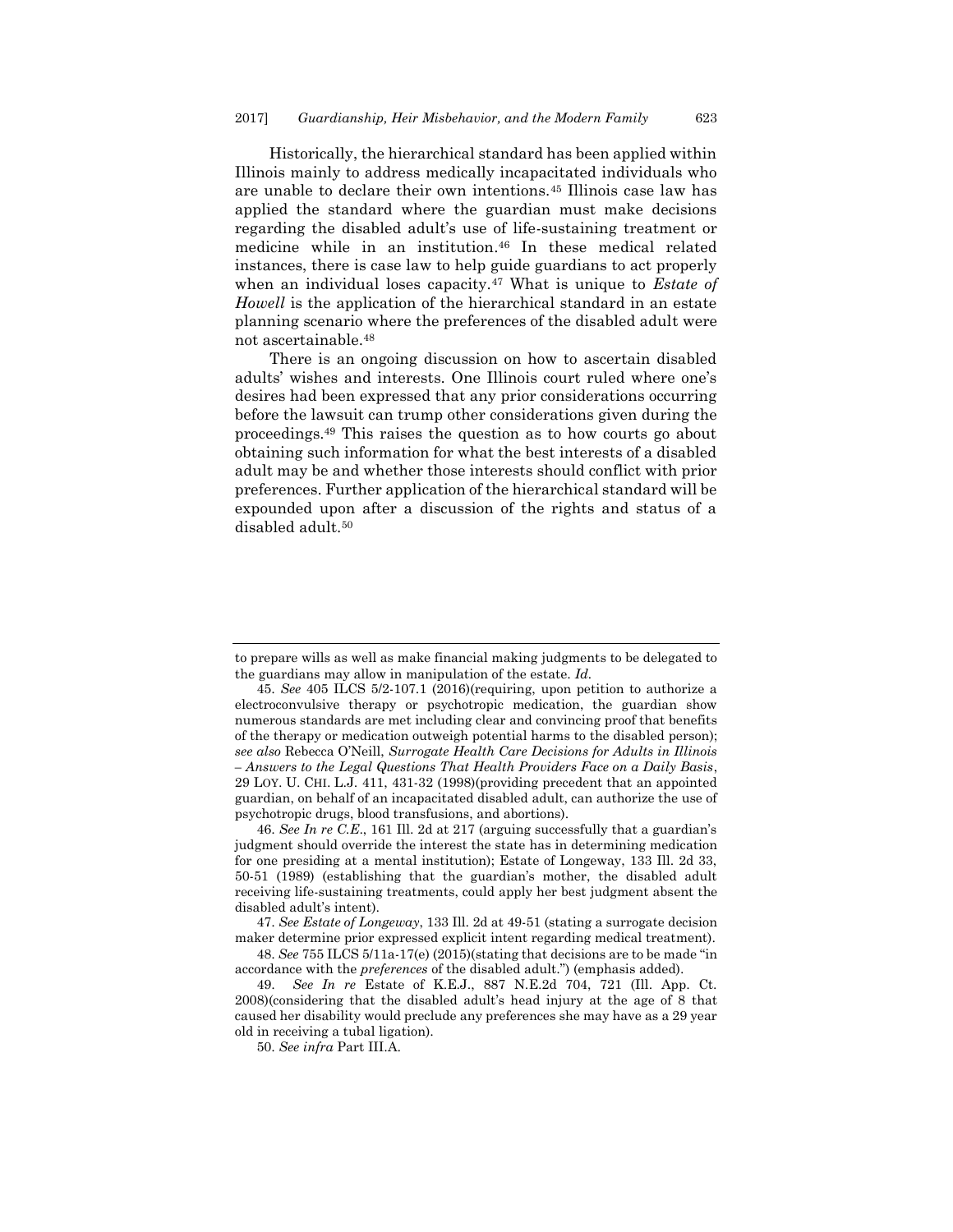#### *3. Legal Status of a Disabled Adult*

<span id="page-10-0"></span>The Illinois statute defines a disabled adult as one who is eighteen or older and unable to manage one's own estate or person due to physical incapacity or mental deterioration.<sup>51</sup> Upon filing for guardianship, the respondent's adjudication of legal disability is a question of fact,<sup>52</sup> where the trial court must consider and answer the threshold question of whether the respondent is "capable of managing his person or estate."<sup>53</sup> The petition for adjudication to declare a disability must also include a physician's opinion on the mental or physical condition of the respondent and a recommendation for guardianship.<sup>54</sup>

However, a person may be mentally or physically disabled—as opposed to a person has been adjudicated legally disabled—and so may possess the testamentary capacity needed to demonstrate sound mind and memory.<sup>55</sup> Along with being 18 or older and with the presence and attestation of two witnesses, a potentially disabled adult with sound mind and memory may execute a will.<sup>56</sup> When evaluating the validity of a will, evidence including a doctor's report or lay witnesses' testimony may be used to build or rebuke a claim

<sup>51.</sup> *See* 755 ILCS 5/11a-2 (2015) (noting that a disabled person may include one with a mental illness, developmental disability, or one who suffers from effects relating to drinking, drugging, or gambling).

<sup>52.</sup> *See* 755 ILCS 5/11a-3(a) (2015) (stating "the court may adjudge a person to be a disabled person, but only if it has been demonstrated by clear and convincing evidence that the person is a disabled); *accord.* 5/11a-2 (defining the characteristics of a person with a disability); *see also* Estate of Galvin v. Galvin, 112 Ill. App. 3d. 677, 681-812 (1983) (stating that determination of incompetency is "a uniquely factual question to be decided by the trial judge."). 53. *In re* Estate of McPeak, 53 Ill. App. 3d 133, 135 (1977).

<sup>54.</sup> *See* 755 ILCS 5/11a-9 (2015) (outlining the necessary contents of a physician's report that accompanies a petition to appoint a guardian and adjudicate a disability). The physician's report should include: an explanation of the respondent's disability and how it affects his or her functionality and decision-making abilities, an evaluation on the respondent's physical and mental state, an opinion whether guardianship is needed, a recommendation on how the respondent should be treated and rehabbed, and certification of any physician's credentials that contributed to the report. 755 ILCS 5/11a-9(a) (2015).

<sup>55.</sup> 6 ILL. JURISPRUDENCE PROBATE, ESTATES AND TRUSTS § 4:03 (Matthew Bender & Co. 2015). Under the Illinois Probate Act, one possesses testamentary capacity if he or she: "comprehends and remembers the natural objects of his or her bounty; knows and remembers the extent and character of his or her property; knows the manner in which he or she wishes to dispose of the property; and makes a disposition in accordance with that plan." *Id.*

<sup>56.</sup> *See* 755 ILCS 5/4-1 (2015) (stating "[e]very person who has attained the age of [eighteen] years and is of sound mind and memory has power to bequeath by will the real and personal estate which he has at the time of his death."); 755 ILCS 5/4-3 (2015) (requiring a will to be in writing, to be signed by the hand or under direction of the testator, and to be attested to by two witnesses in presence of the testator).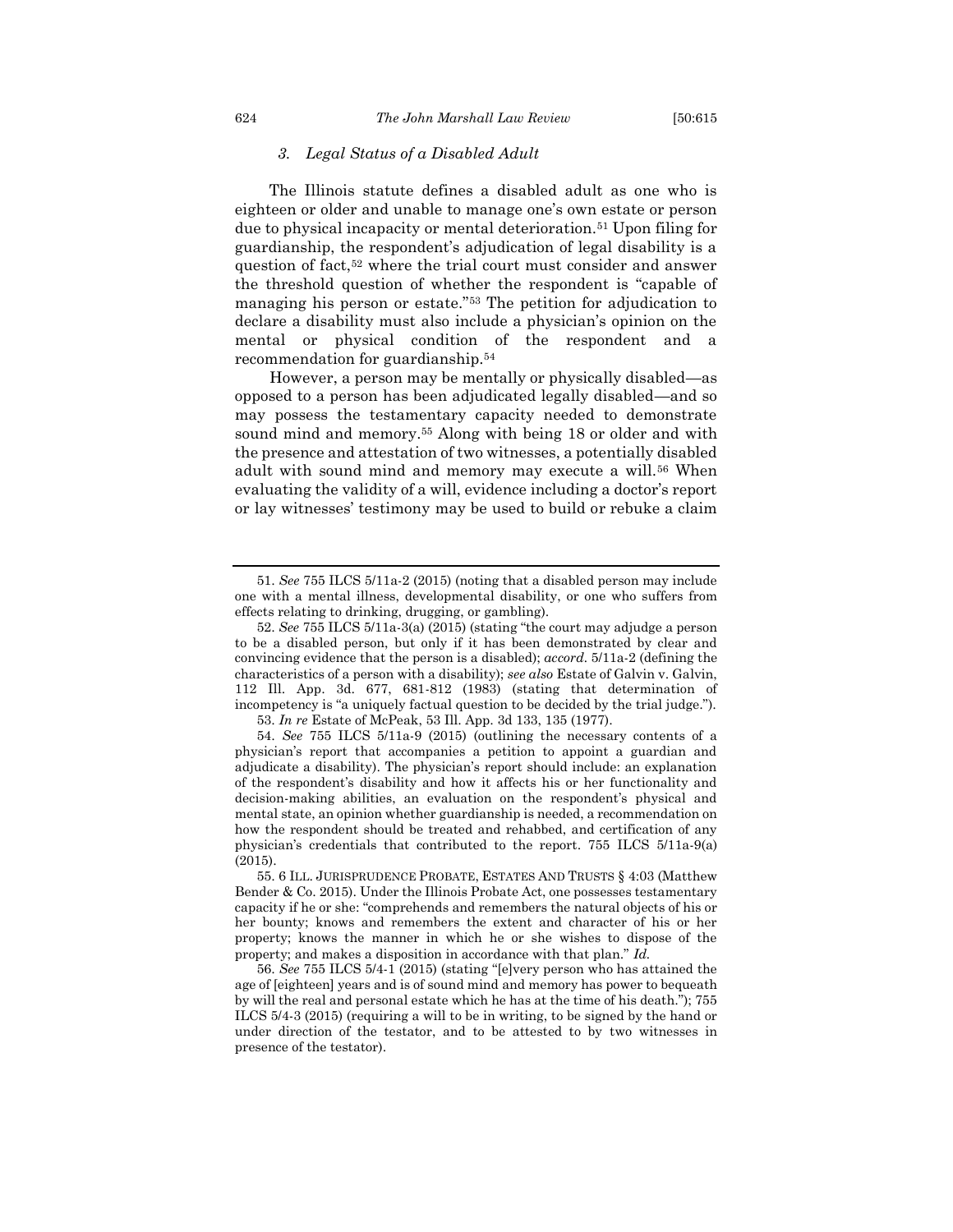of unsound mind and memory,<sup>57</sup> but the most persuasive evidence is gained from the disabled adult's preferences.<sup>58</sup> The problem in ascertaining one's testamentary intent may be exacerbated if one's mental capacity is questionable during the process of drafting a will, although the law only requires sound mind and memory at the moment of will execution.<sup>59</sup> In disposing property through a will, the testamentary standard requires one with a disability to have mental capacity at the time of execution to understand his or her natural bounty and the extent of his or her property, but it is not necessary for the disabled to actually recall detailed information.<sup>60</sup>

A disabled adult may be encouraged to have a guardian appointed on his or her behalf to create and ultimately effectuate a will or estate plan.<sup>61</sup> The court has authority to grant the guardian powers over the disabled adult's estate in light of "the permanence of the disabled adult's disabling condition and the natural objects of the disabled adult's bounty."<sup>62</sup> Yet it remains the same that the "disabled adult's wishes as best they can be ascertained shall be carried out."<sup>63</sup> The hierarchical standard allows a guardian's choice to fill the gap where testamentary capacity is non-existent, therefore a guardian can legally act for the disabled adult to add a

<sup>57.</sup> *See* Estate of Austwick, 275 Ill. App. 3d 665, 669 (1995) (suggesting that a doctor need not decide the decisional capacity of the patient); *see also* Estate of Basich, 79 Ill. App. 3d 997, 1001 (1979) (stating that such evidence is "competent and may be considered if it tends to show the testator's mental condition at the time he made the will.").

<sup>58.</sup> *See* Zagorski v. Kaleta, 404 Ill. App. 3d 75, 97 (2010) (providing that, even though there is a guardian, the disabled adult's preferences should be given substantial weight where the disabled adult possess decision-making capacity).

<sup>59.</sup> *See* 755 ILCS 5/4-1 (2015) (providing, "[e]very person who has attained the age of 18 years *and is of sound mind and memory* has power to bequeath by will the real and personal estate which he has at the time of his death.") (emphasis added); *see also* Anlicker v. Brethorst, 329 Ill. 11, 17 (1928) (explaining that "the time of the execution of the will is the time to judge the testator's mental capacity.").

<sup>60.</sup> *See* Challiner v. Smith, 396 Ill. 106, 124 (1947) (dying and deaf testatrix with broken leg and breast cancer with whose inability to recall the extent of her property is not controlling in determination the validity of the testatrix's will); *see also* Estate of Osborn, 234 Ill. App. 3d 651, 658 (1991) (ruling summary judgment on the issue of testamentary capacity where evidence suggested testatrix's weakened state but not her mental incapacity).

<sup>61.</sup> *See* 755 ILCS 5/11a-18(c) (2015) (stating "the guardian of the estate shall have the care, management and investment of the estate . . . "), *see also* Margot Gordon, *Determination of Disabled Adult's Testamentary Capacity*, § 4.1 *in*  ESTATE PLANNING IN ILLINOIS GUARDIANSHIPS (2015) (discussing need for guardian to hire legal counsel where tax and special-needs issues are apparent). 62. 5/11a-18(a-5).

<sup>63.</sup> *Id.*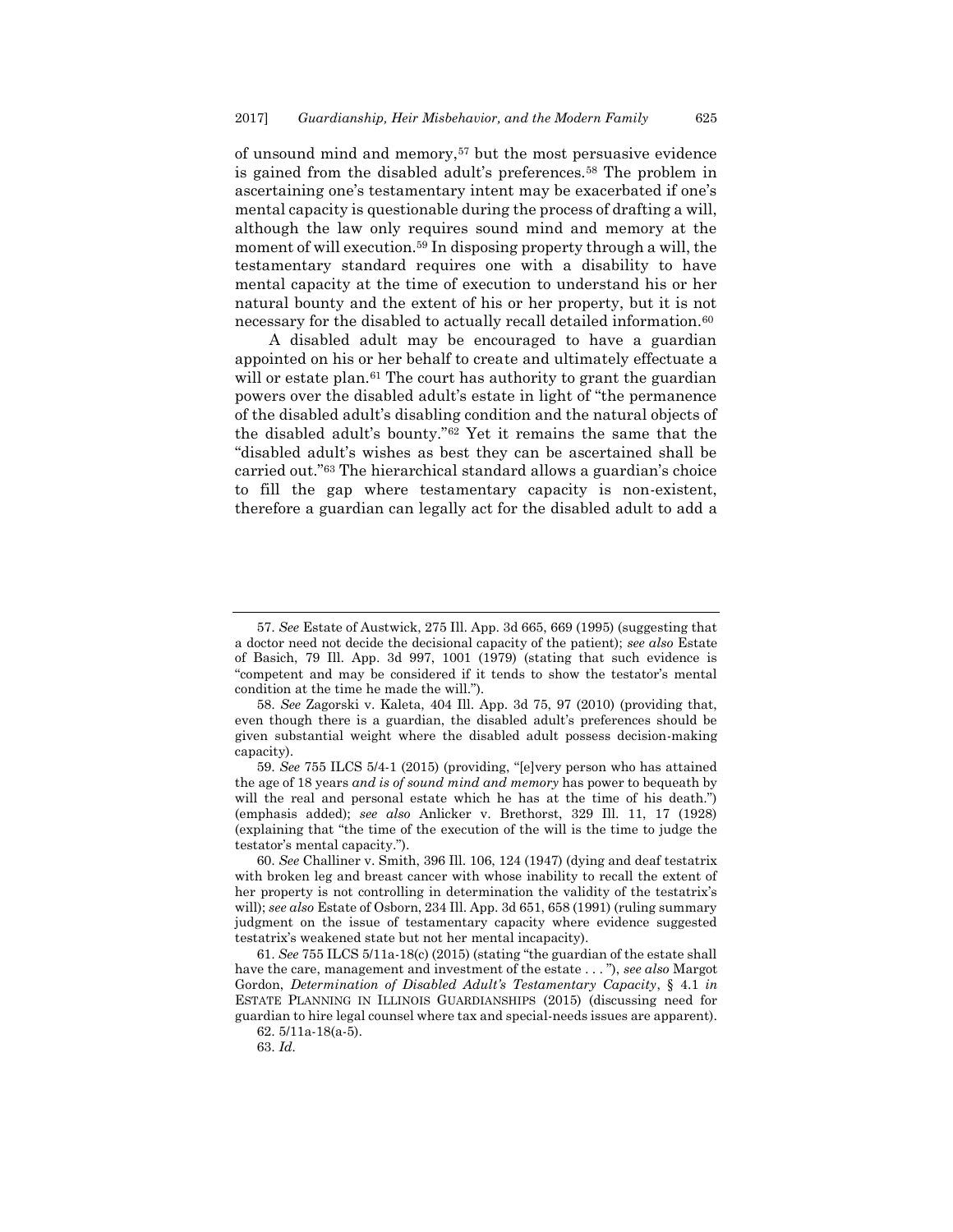<span id="page-12-0"></span>codicil to a will, $64$  amendment a trust, $65$  and add features that may deviate from an intestate distribution of his property.<sup>66</sup>

## <span id="page-12-2"></span><span id="page-12-1"></span>*B. Rules of Intestacy and Consequences of a Neglectful Heir*

The antiquated yet effectively enforceable common law doctrine of intestacy has grown from its stringent medieval roots and now allows disinheritance of an heir in Illinois based on their numerous harmful actions to the decedent. <sup>67</sup> The rules of intestacy stem from the prevailing idea that, due to a family's blood relationship, an intestate decedent's heirs are entitled to receive personal and real property absent a written will or where a written will is present but improperly executed.<sup>68</sup> Today's modern statutory law has changed significantly since the common law's archaic demands of primogeniture and limited testamentary freedom;<sup>69</sup> modern law instead discards such relics and allows individuals to custom tailor their asset transfers in a way they see fit by utilizing a will.<sup>70</sup> Such a transformation has occurred because American citizens desire their accumulation of wealth to stay with who they choose: either within the family or to others that the testator chooses.<sup>71</sup> However, one idea not generally adopted by today's law across the United States is the effect of heir misbehavior on an intestate interest.<sup>72</sup> The only instance that is uniform among the states is generally cited in a slayer statute, which bars an heir from

<sup>64.</sup> A codicil is an amendment to the will and is made effective by proper signing and attestation of the will. *See* 755 ILCS 5/4-3 (2015).

<sup>65.</sup> 5/11a-18(a-5)(11)(summarizing the guardian's authority to allow "modif[ication] by means of codicil or trust amendment the terms of the disabled adult's will or any revocable trust created by the disabled adult.").

<sup>66.</sup> *See* Estate of Howell v. Howell, 36 N.E.3d 293, 297-98 (Ill. App. Ct. 2015)(applying rules of statutory construction allowed the Illinois Appellate Court to reverse the trial court's holding that the estate plan must conform to Illinois rules of intestacy).

<sup>67.</sup> For purposes of this Comment, a neglectful heir is one who is punishable via disinheritance under the rules of intestacy.

<sup>68.</sup> *See* Paula Monopoli, *"Deadbeat Dads": Should Support and Inheritance Be Linked?*, 49 U. MIAMI L. REV. 257, 259 (1994) (noting that the relationship of the family unit does not change a blood relative's right to inheritance).

<sup>69.</sup> *See* Joshua Tate, *Caregiving and the Case for Testamentary Freedom*, 42 U.C. DAVIS L. REV. 129, 149, 151 (2008) (defining primogeniture as "the right of the firstborn son to succeed to his father's land", and describing the use of enfeoff as where a landowner would allow friends to use his real property and that it would be transferred to his friends upon the owner's death).

<sup>70.</sup> *Id.* at 154-57 (discussing how British and Spanish colonies, which eventually became a part of the America, abolished use of primogeniture; most states had abolished it by 1800).

<sup>71.</sup> *See id.* at 156-60 (providing American's encouragement for work and savings in order to maximize wealth as well as the view that one may do with their assets as they see satisfactory).

<sup>72.</sup> *See infra* Part II.B.2., Part III.B.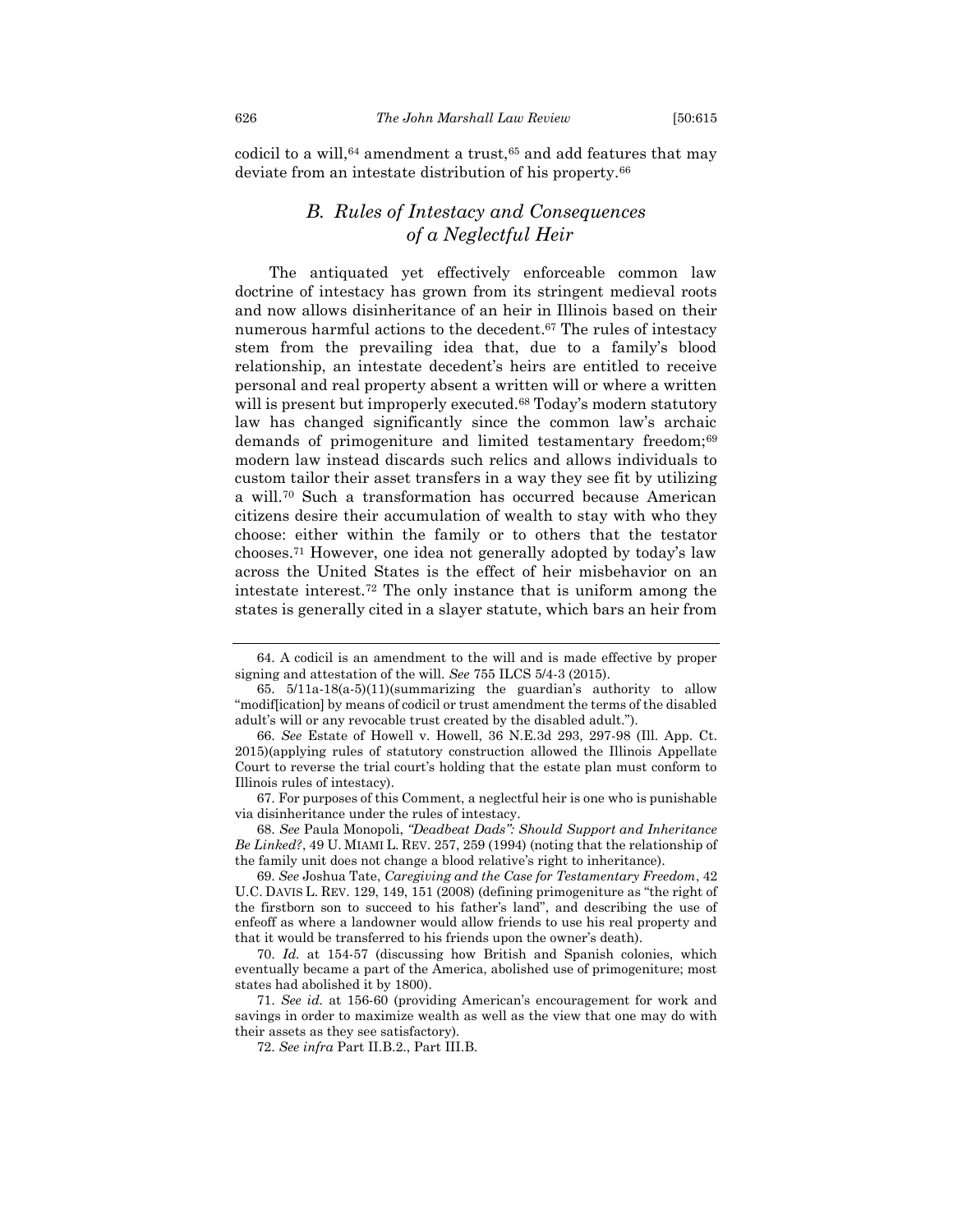gaining his or her share of the decedent's inheritance if that heir kills or otherwise advances the death of the decedent.<sup>73</sup>

The Illinois rules of intestacy are governed solely under the Illinois Probate Act.<sup>74</sup> The Probate Act expressly notes that there is no distinction between brothers and sisters of full-blood or halfblood relations;<sup>75</sup> this notion acts as a reminder of the strong emphasis that the common law places on blood relations even to this day.<sup>76</sup> Where a will fails to properly devise all property or there is no will at all, the distribution of a decedent's assets are determined by the applicable rule of intestacy.<sup>77</sup> The rules of intestacy will not always be followed if an heir has acted in certain ways that society frowns upon during the decedent's lifetime. For example, statutes in Illinois bar inheritance to heir, if they abandoned a minor,<sup>78</sup> if the child was born out of wedlock,<sup>79</sup> if the child was neglected, $80$  and if the heir commits neglect, abuse, or financial exploitation against the disabled adult or the estate.<sup>81</sup>

To expound on the abandonment statute, for example, its policy reflects society's view that a parent has an obligation to care for their children, but unfortunately this obligation has begun to be neglected within the parlance of our times.<sup>82</sup> The truth is, "[i]n the vast majority of jurisdictions the intestate rules treat an abandoning parent as an equal heir with the non-abandoning parent. Equity requires a different result."<sup>83</sup> While there is a statutory distinction between neglect of a disabled adult and

74. 755 ILCS 5/2-1 (1999).

77. *See* 755 ILCS 5/4-14 (2015)(stating, "[t]he real and personal estate of a testator that is not bequeathed by his will descends and shall be distributed as intestate estate.").

<sup>73.</sup> *See* Monopoli, *supra* not[e 68,](#page-12-1) at 273 (1994) (noting the one major example of law, referred to as slayer statutes, acts to disinherit an heir who murders the decedent). Every state, excluding three, have statutory language regarding disinheritance through slaying the decedent, while those remaining three have case law which ban the inheritance. Anne Marie Rhodes, *The Thirtieth Annual*  Law Review Symposium of Estate Planning: Changing Laws for Changing *Times: Symposium Article: Consequences of Heirs' Misconduct: Moving from Rules to Discretion*, 33 OHIO N.U.L. REV. 975, 979 n. 20-21 (2007).

<sup>75.</sup> *Id.*

<sup>76.</sup> *Id.*; *see also* Meyers v. Fraser, No. 43,083, 1944 LEXIS 985, \*5-\*6 (Ill. App. Ct. Oct. 23, 1944) (interpreting the controlling statute, which disallows distinguishing based on a blood relation, to indicate a separate group of descendants). A majority of states treat full-blood and half-blood siblings the same in regards to intestate distributions. *E.g.* GA. CODE ANN. § 53-2-1 (2015); IND. CODE § 29-1-2-1, § 29-1-2-5 (2015).

<sup>78.</sup> 755 ILCS 5/2-4 (2015).

<sup>79.</sup> 755 ILCS 5/2-2 (2015).

<sup>80.</sup> 755 ILCS 5/2-6.5 (2015).

<sup>81.</sup> 755 ILCS 5/2-6.2 (2015).

<sup>82.</sup> *See* Monopoli, *supra* note 68, at 259 n. 2 (according to an organization, parents are more likely to pay off their car loan delinquencies than support owed to mothers (citing Press Release, Children's Defense Fund (June 17, 1994))).

<sup>83.</sup> Anne-Marie Rhodes, *Abandoning Parents Under Intestacy: Where Are We, Where We Need to Go*, 27 IND. L. REV. 517, 518 (2008).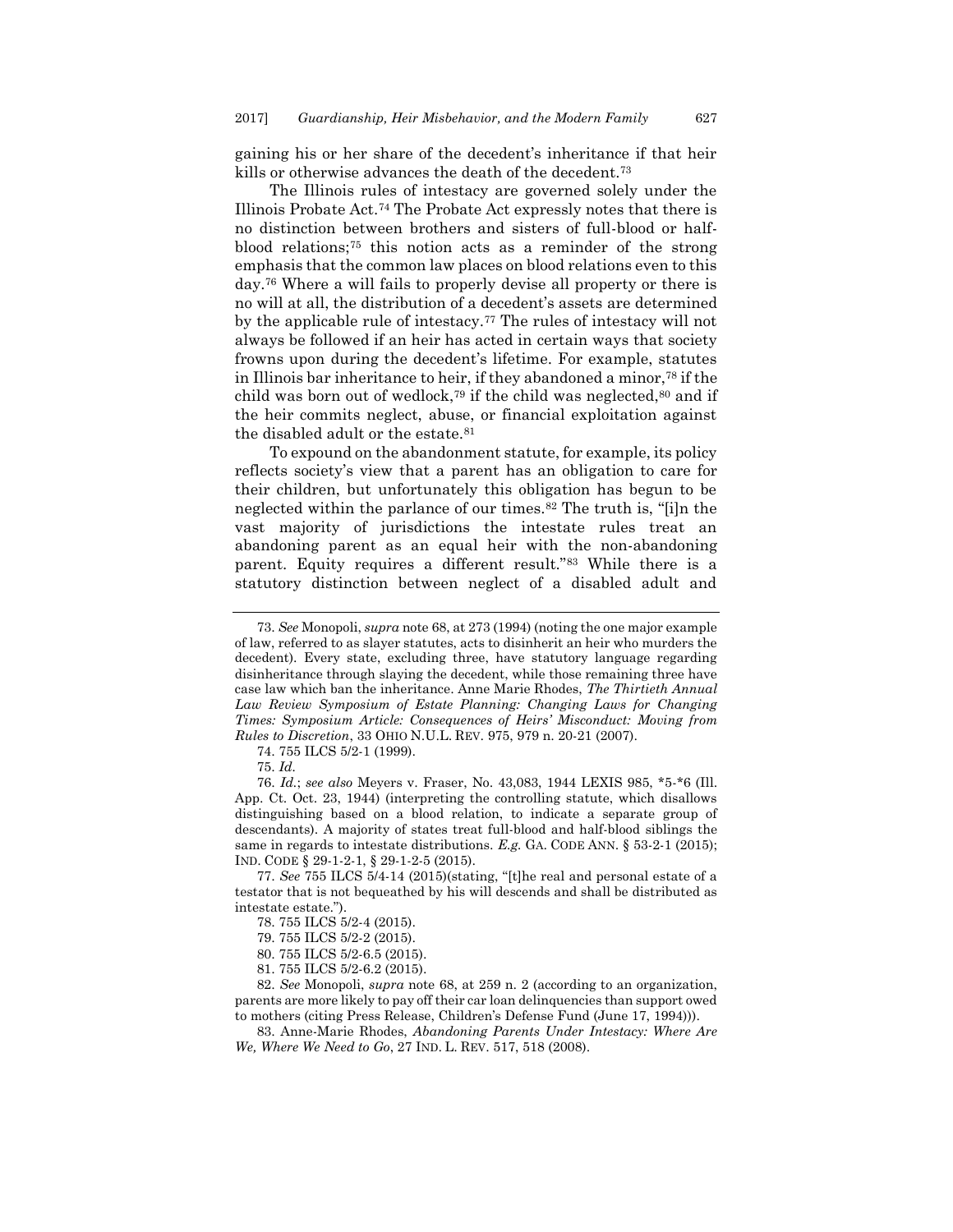abandonment of a disabled minor,<sup>84</sup> the underlying principle is the same: today's legal system places a higher pedigree on a relationship based on blood rather than what should be deemed equitable within the modern family unit.<sup>85</sup>

The Illinois standards differ regarding the neglect of a minor and the neglect of a disabled adult.<sup>86</sup> The statute dealing with neglect of a disabled person does not make mention of acts done to the person during his or her childhood, but instead states that the court shall consider facts and circumstances as it seems appropriate to reduce the benefit received.<sup>87</sup> This leaves the question open of whether the benefit may be reduced entirely based on the facts and circumstances.

#### *C. The Estate of Howell v. Howell*

<span id="page-14-0"></span>The case of *Estate of Howell* centers on Donald, a cognitively disabled male.<sup>88</sup> Donald was born out of wedlock to LaTanya and Donald Bernard Howell (hereinafter Donald Bernard).<sup>89</sup> As an infant and while in utero, Donald succumbed to lead poisoning that resulted in severe cognitive disabilities.<sup>90</sup> The condition was

<sup>84.</sup> *See* 755 ILCS 5/11-13 (2015) (listing duties of a guardian to a minor); *see also e.g.*, 755 ILCS 5/11a-17, 5/11a-18 (2015) (listing duties of a personal and estate guardian).

<sup>85.</sup> *See* Rhodes, *supra* note 83, at 547 (declaring, "[t]he root of the legal problem is intestacy's historic link to feudal life and to property rights based on inflexible bloodlines.").

<sup>86.</sup> *Compare* 755 ILCS 5/2-6.2 (2015)(discussing consequences of abuse, neglect, or financial exploitation to one who is an elder or disabled) *with* 755 ILCS 5/2-6.5 (2015) (discussing consequences of a parent neglecting a child while making no distinction between a disabled child and a non-disabled child).

<sup>87.</sup> *See* 755 ILCS 5/2-6.2 (2015)(stating, "[t]he court may, in its discretion, consider, such facts and circumstances as it deems appropriate to allow the person found civilly liable for financial exploitation to receive a reduction in interest or benefit" instead of no interest or benefit).

<sup>88.</sup> Donald was born on November 15, 1991, with microcephaly caused by lead poisoning. Estate of Howell v. Howell, 36 N.E.3d 293, 295 (Ill. App. Ct. 2015). Children's early exposure to lead poisoning commonly occurred from eating or breathing in lead-based paint and may result in "severe cerebral edema and permanent cerebral damage." COURTROOM MEDICINE SERIES: HEAD AND BRAIN § 141.05(2)(a)(ii) (2015). Microcephaly is a type of cerebral damage identifiable by an "abnormally small head" that "correlates strongly with mental retardation and cannot be treated." Nancy K. Rhoden, *Treatment Dilemmas For Imperiled Newborns: Why Quality of Life Counts*, 58 S. CAL. L. REV. 1238, 1291 (1985).

<sup>89.</sup> *Estate of Howell*, 36 N.E.3d at 294-95, 304.

<sup>90.</sup> Howell v. Chi. Hous. Auth., No. 1-09-3617, 2011 Ill. App. LEXIS 204, at \*1-\*2 (Ill. Ct. App. Mar. 25, 2011). The testifying doctor proclaimed that due to Donald being exposed to lead paint in the womb and as a young infant, his condition shortly thereafter was "characterized by significant language and intellectual and social retardation to a point where he is never going to be employable and will require long-term 24-hour custodial care." *Id* at \*7-\*8*.*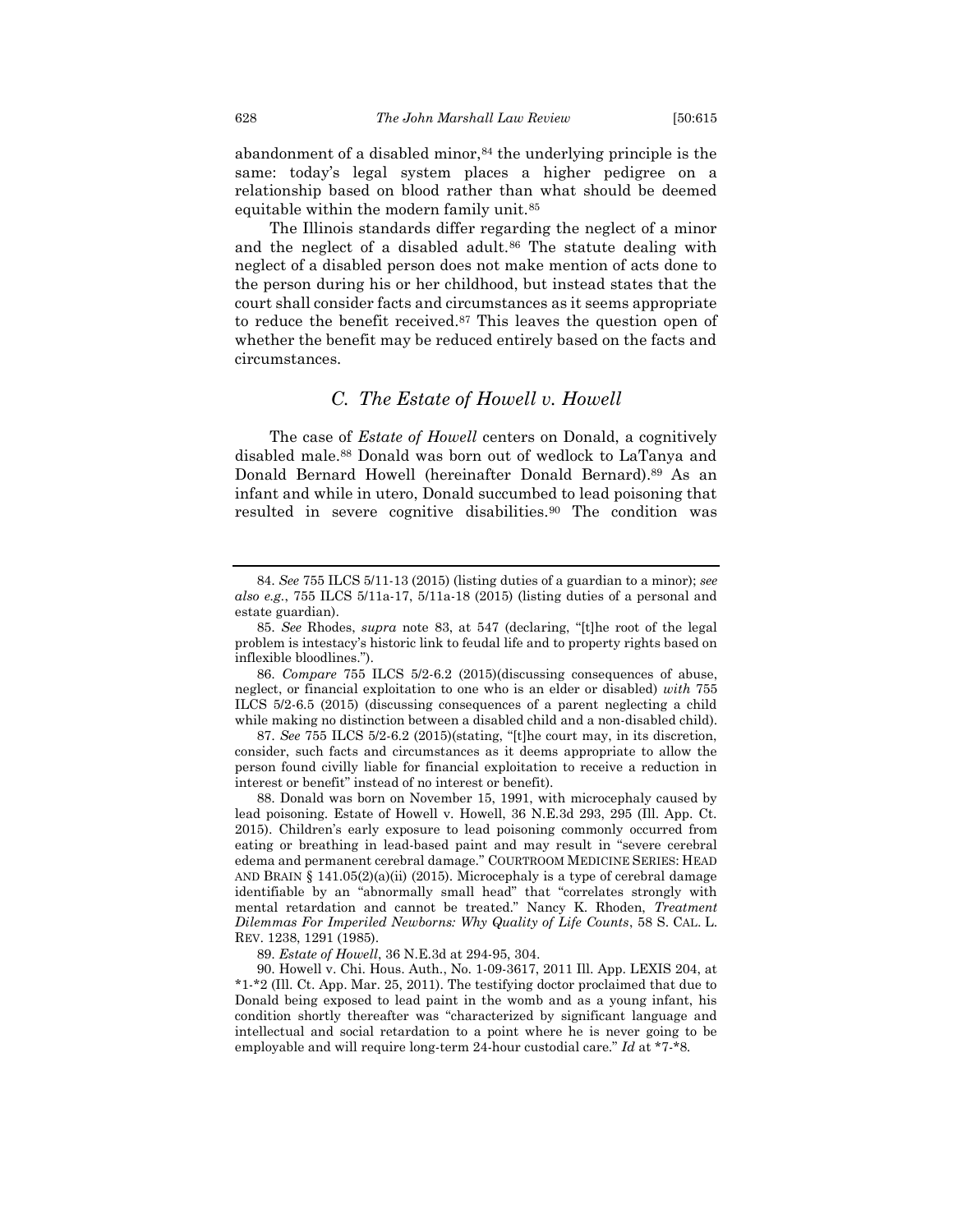ultimately identified as microcephaly.<sup>91</sup> The jury verdict granted \$16.5 million in 2011 for Donald's personal injury lawsuit.<sup>92</sup> Unfortunately, Donald's condition is permanent and requires daily medication, numerous types of therapy, a child proof living environment, and extra assistance from his mother, LaTanya Turks, and caregiver, Tyheshia Wilkins.<sup>93</sup> Upon receiving the judgment, coguardians LaTanya and Northern Trust Bank petitioned the court to create two instruments, a revocable trust and pour-over will,<sup>94</sup> for Donald in 2012.<sup>95</sup> Under this plan, Donald would be the sole beneficiary during his life, and only upon his death would LaTanya become beneficiary of the corpus with Tyhesia as the successor in interest.<sup>96</sup> In petitioning the court for permission to commence this estate plan, LaTanya argues that she is able to utilize Donald's best interests to create the estate plan in place of Donald's preferred judgment, because he cannot clearly show how he would like the estate to be crafted.<sup>97</sup>

The opposing guardian ad litem argued that the proposed estate plan would be void and that since Donald himself cannot declare any subjective intent regarding distribution of his estate, the court must order the coguardians to create an estate plan following the rules of intestacy.<sup>98</sup> If the guardian ad litem's recommendation were implemented, then LaTanya, Donald Bernard, and Donald's ten half-brothers and half-sisters, all of which are Donald Bernard's children with multiple women, would receive am equal pro rata share of the assets pursuant to Illinois's intestacy statute.<sup>99</sup> LaTanya appealed the case to reverse the trial

94. Revocable trusts, while they do not have tax advantages, maintain many advantages of a trust and allow the settlor to keep control over the trust during the settlor's life because he or she reserves the power to amend and revoke the instrument. ILL. TRUST. ADMIN. § 1.3. (2015). The existence of a pour-over will, which is commonly coupled with a revocable trust, allows the trust "to receive all of the assets of a probate estate." *Id*. at § 7.95; § 11.8.

95. *Estate of Howell*, 36 N.E.3d at 295.

96. *Id.* In order to realize this distributive plan the coguardians intended to utilize a revocable trust and pour-over will. *Id.* The plan also allows Donald's aunt Laurie to take if LaTanya and Tyhesia predeceased Donald. *Id.*

97. *Id.* at 301. When the guardian ad litem interviewed Donald, he did not answer questions about his care and instead spoke nonsense words. This led to the guardian at litem's conclusion that he was unable to direct preparation of an estate plan. *Id.* at 295*.*

98. *Estate of Howell*, 36 N.E.3d at 296-97.

99. Donald has little to no relationship with his dad and none with his ten half siblings. *Id*. However, Illinois intestacy law does not make a distinction "between the kindred of the whole and the half blood," therefore both parents

<sup>91.</sup> *Estate of Howell*, 36 N.E.3d at 295.

<sup>92.</sup> *Chi. Hous. Auth.*, 2011 LEXIS 204, at \*1, \*20.

<sup>93.</sup> *See* 755 ILCS 5/4a-5(1)(2015)(noting that a caregiver cannot be a family member of the individual gaining assistance, but is one who assists in taking care of one on a voluntary or compensatory basis); *see Estate of Howell*, 36 N.E.3d at 295-96. There is conflicting testimony regarding Tyheshia's blood relationship to the family. *Id*. at 296.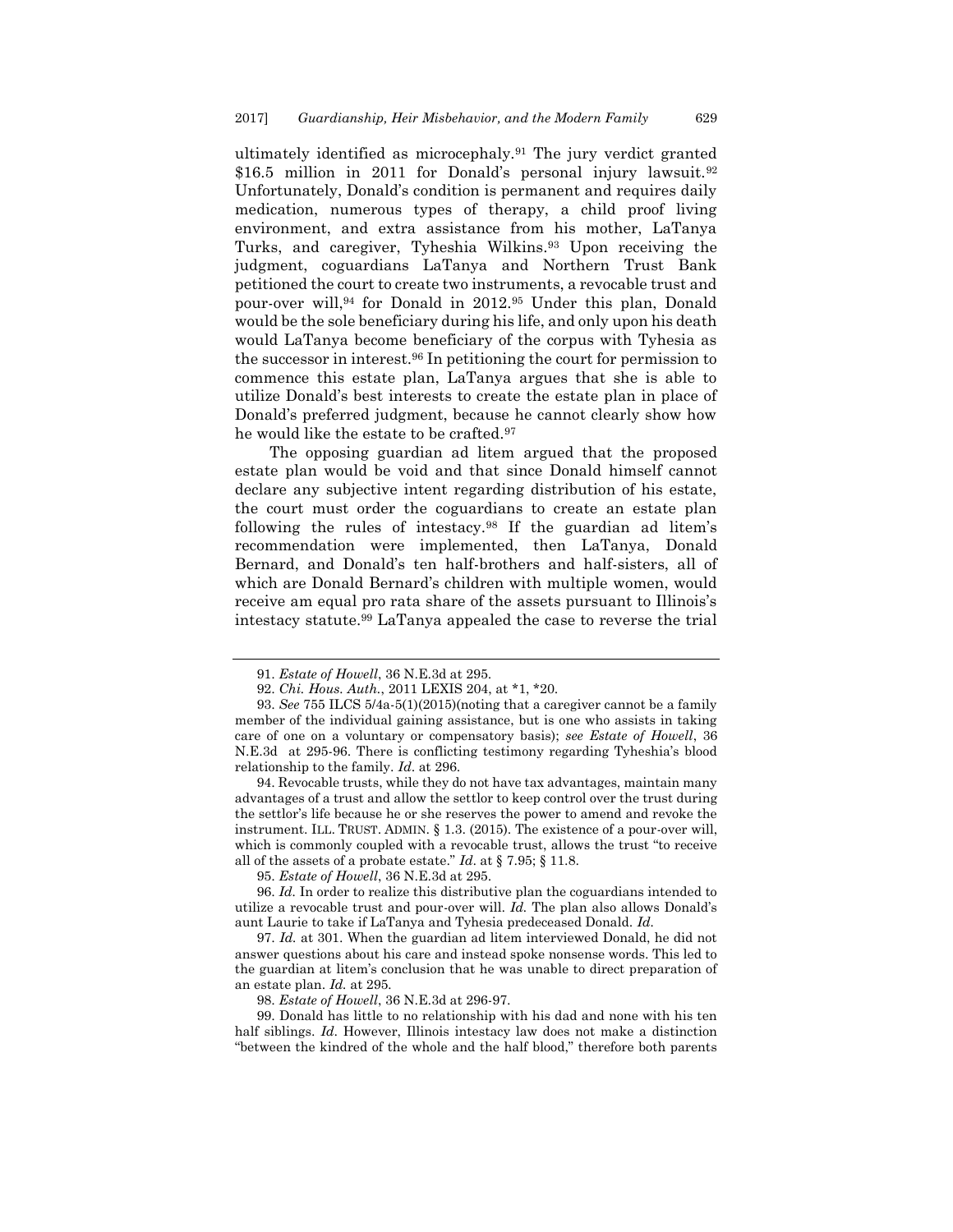court's order that the trust and will must follow the rules of intestacy on the basis that an estate plan can still be made based off the best interests of Donald.<sup>100</sup>

The Illinois Appellate Court scrutinized the Illinois Probate Act and reversed the trial court, holding that estate plans shall incorporate the disabled adult's objective best interests because the disabled adult's personal judgment cannot be ascertained.<sup>101</sup> The implication from this ruling in this matter allowed LaTanya to become the estate's beneficiary because the estate plan and beneficiary designation represents Donald's best interests.<sup>102</sup> This ruling ensures that a disabled adult's estate plan is not forced to follow the rules of intestacy.<sup>103</sup>

## <span id="page-16-0"></span>III. THE ILLINOIS PROBATE ACT AND OTHER JURISDICTIONS' PROBATE ACTS: WHY ILLINOIS HAS SET THE STANDARD FOR OTHERS TO FOLLOW

When it comes to Illinois' hierarchical standard and the litany of laws that disinherit misbehaving heirs, no other jurisdiction grants more protection for disabled adults under guardianship who wish to create an equitable estate plan. Not only do these laws appeal to today's modern family,<sup>104</sup> but the laws also have done away with a focus on blood-relations and forced distribution to those that may not be so deserving. Part A of this analysis discusses the different guardian decision-making standard across the United States, along with how the decision-making tendencies of appointed guardians comport with the jurisdiction's decision-making standard.<sup>105</sup> Because of the difference in standards among jurisdictions, the outcome in *Estate of Howell* would likely not be as equitable in jurisdictions whose decision-making standards differ from Illinois's standard.<sup>106</sup> Part B of the analysis compares different jurisdiction's probate laws to show that, unlike those other

and siblings shall receive an equal parts share in the estate. 755 ILCS 5/2-1 (2015).

<sup>100.</sup> *Estate of Howell*, 36 N.E.3d at 297.

<sup>101.</sup> *Id.* at 300.

<sup>102.</sup> *Id.* at 299-300. The court interpreted 5/11a-18 to allow the "disabled adult's wishes as best they can be ascertained shall be carried" but the language does not state that only the disabled adult's wishes should be carried out. *Id.*

<sup>103.</sup> *Id.* at 296.

<sup>104.</sup> The term "modern family" as used throughout this Comment is a family that exists under Illinois's probate laws, where the law's policy concerns for providing fair and equitable treatment for a deserving family trumps the notion of receiving inheritance for sake of having a blood ties with a decedent who may have been mistreated by the heir during life.

<sup>105.</sup> *See infra* Part III.A.

<sup>106.</sup> *See infra* Part III.A.1.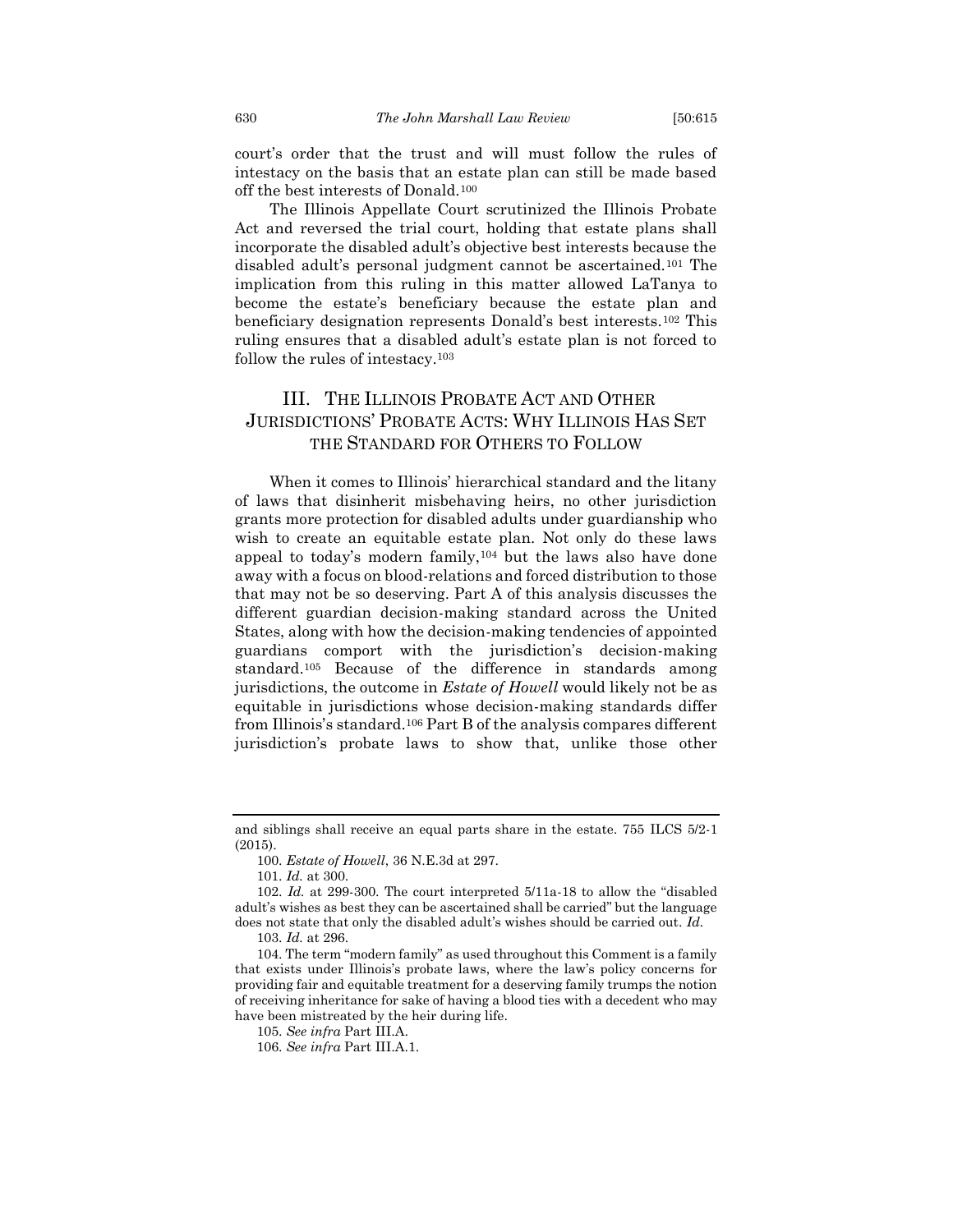jurisdictions, Illinois actually permits punishment of misbehaving heirs using statutes that bars inheritance.<sup>107</sup>

## <span id="page-17-0"></span>*A. Guardianship Decision-Making Standards: Substituted Judgment, Best Interest, Hybrid, and No Standard at All*

Since the court allows appointed guardians to use discretion in supporting a disabled adult and managing their estate,<sup>108</sup> a multitude of factors induced by legislature influence the process the guardian takes in reaching major decision.<sup>109</sup> Further, studies show that a jurisdiction's statutory language and the guardian's relationship to the disabled adult can often influence whether the guardian favors a best interests standard or substituted judgment standard.<sup>110</sup> Following is an analysis of numerous factors that affect how guardians make their decisions, including the different decision-making models jurisdictions use and how the guardian's relationship with the disabled adult changes the decision-making dynamic.

#### *1. Impact of Different Decision-Making Models*

<span id="page-17-1"></span>Eighteen United States jurisdictions have statutes relating to substituted judgment language, six employ a best interests approach, and twenty-eight have neither substituted judgment nor best interest decision-making guidelines for guardians. <sup>111</sup> A majority of the jurisdictions with substituted judgment language

<sup>107.</sup> *See infra* Part III.B.

<sup>108.</sup> *But see* Estate of Longeway, 133 Ill. 2d 33, 52 (1989) (discussing the state's common law *parens patriae* power, which allows courts to intervene on a guardian's decision to administer end-of-life treatment to a disabled adult).

<sup>109.</sup> *See* Ralph Brashier, *Conservatorships, Capacity, and Crystal Balls,* 87 TEMP. L. REV. 1, 8-9 (2014) (discussing how current guardianship reform seeks to limit excess state intervention by enhancing the decision-making discretion a guardian is afforded).

<sup>110.</sup> General findings of the study, which involved participation of sixty guardians, indicated that the best interest approach allowed more consideration to what the family members would want. However, when deciding an issue regarding finances or property, a guardian was more inclined to use a substituted judgment approach paired with evidence of current conversations with the disabled adult. The jurisdiction's statutory language does influence the standard employed. A family guardian is more likely to consider the views of other family members and rely on past conversations, while a professional guardian uses a more pragmatic approach and use of current disabled adult conversations. For further discussion, *see* Linda Whitton and Lawrence Frolik, *Symposium: Third National Guardianship Summit: Standards of Excellence: Surrogate Decision-Making Standards for Guardians: Theory and Reality*, 2012 UTAH L. REV. 1491, 1519-21 (2012).

<sup>111.</sup> *Id.* at 1495. These jurisdictions include all 50 states, the District of Columbia, and the U.S. Virgin Islands.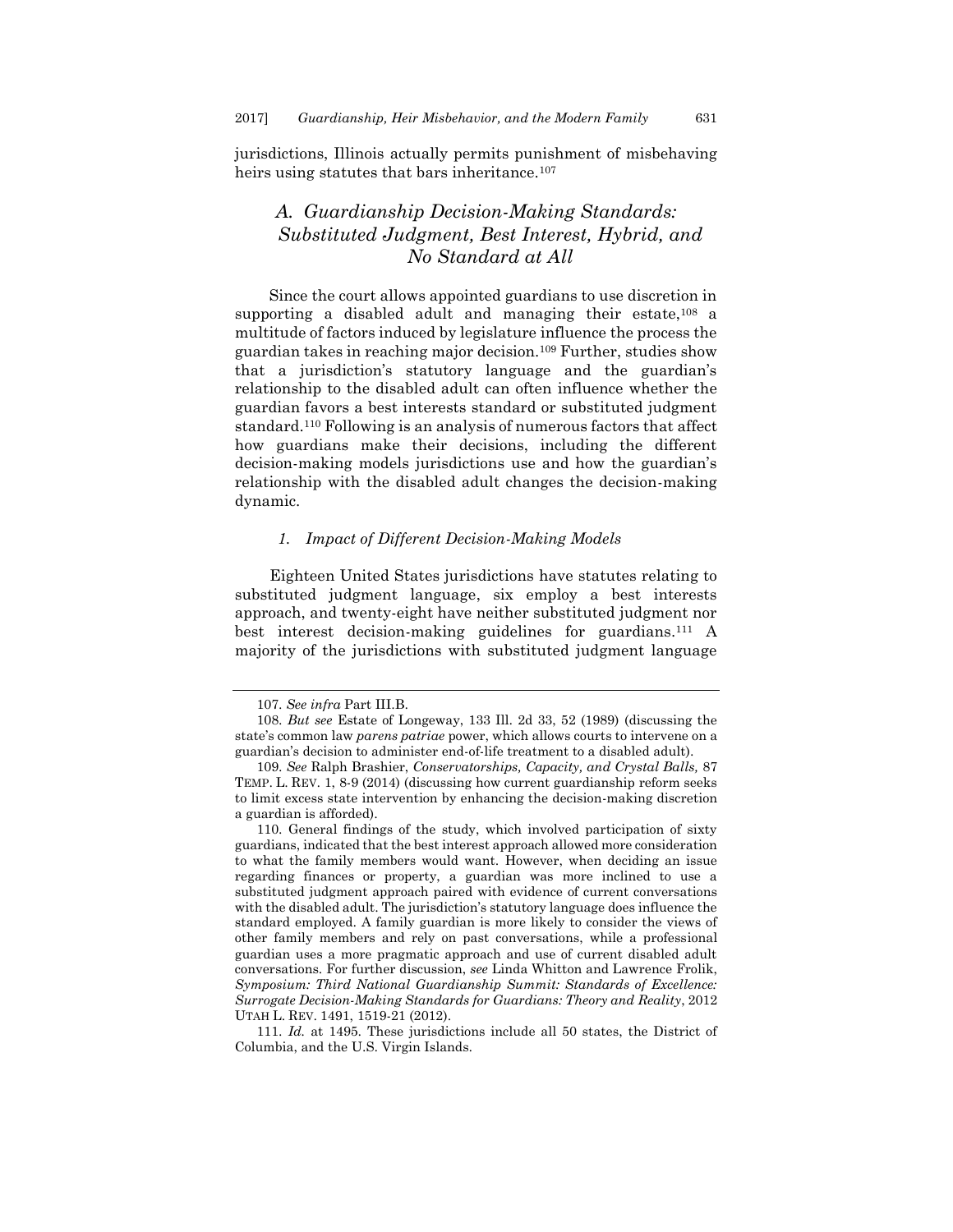also incorporate a best interest's approach.<sup>112</sup> Only two jurisdictions, Illinois and the District of Columbia, utilize a hierarchical decision-making approach, where the best interests of the disabled adult guide a guardian's decision-making process only if the guardian is unable to apply the substituted judgment standard.<sup>113</sup>

#### a. No Decision-Making Guidelines Approach

<span id="page-18-0"></span>Twenty-eight jurisdictions do not use a substituted judgment or best interests standard to define guardian duties when making a decision.<sup>114</sup> Instead, some jurisdictions leave discretion to the guardian to make decisions as if they were the disabled person's parent,<sup>115</sup> others use an ordinary care and diligence standard,<sup>116</sup> and some use non-specific wording to define a guardian's powers.<sup>117</sup> A majority of these jurisdictions incorporate language from the 1969 Uniform Probate Code that give "[a] guardian of an incapacitated person… the same powers, rights and duties respecting his disabled adult that a parent has respecting his emancipated minor child."<sup>118</sup>

This standard would have created a troubling and unpredictable result in *Estate of Howell* had LaTanya and Donald Bernard been coguardians, because each guardian would need to act on the best interests of Donald's parents. Acting solely on behalf of LaTanya would allow the court to reach the same holding as the appellate court,<sup>119</sup> but Donald Bernard would likely request that he

<sup>112.</sup> *Id.*

<sup>113.</sup> *Id.* at 1501 (utilizing such an approach gives "preference for substituted judgment when possible", otherwise the guardian acts on behalf of the disabled adult's best interest).

<sup>114.</sup> *Id.* at 1945; *but see* Michael Casasanto, *A Model Code of Ethics for Guardians*, 11 WHITTIER L. REV. 543, 547 (1989) (arguing that a standard that delineates a guardian's duties to that of a parent reflects a best interests approach).

<sup>115.</sup> *See* ALA. CODE § 26-2A-78 (2016) (stating that "[a] guardian of a minor disabled adult has the powers and responsibilities of a parent regarding the disabled adult's health, support, education, or maintenance.").

<sup>116.</sup> *See* CAL. PROB. CODE § 2401 (2016) (stating a guardian "has the management and control of the estate and, in managing and controlling the estate, shall use ordinary care and diligence.").

<sup>117.</sup> *See* OKLA. STAT. TIT. 30 § 1-121 (2015) (defining a guardian's duties, *inter alia*, to "keep safely the property of his disabled adult.").

<sup>118.</sup> UNIF. PROB. CODE § 5-312 (1969) (summarizing the duties and powers of a guardian to require responsibility over the disabled adult's estate and person).

<sup>119.</sup> LaTanya's court petition to create an estate plan for Donald that deviates from the rules of intestacy was upheld and an evidentiary hearing was held to decide if it is within Donald's best interests for LaTanya to be the sole beneficiary of his estate. Estate of Howell v. Howell, 36 N.E.3d 293, 295 (Ill. App. Ct. 2015). It likely is presumed that a guardian acting as LaTanya would come to the same testamentary plan.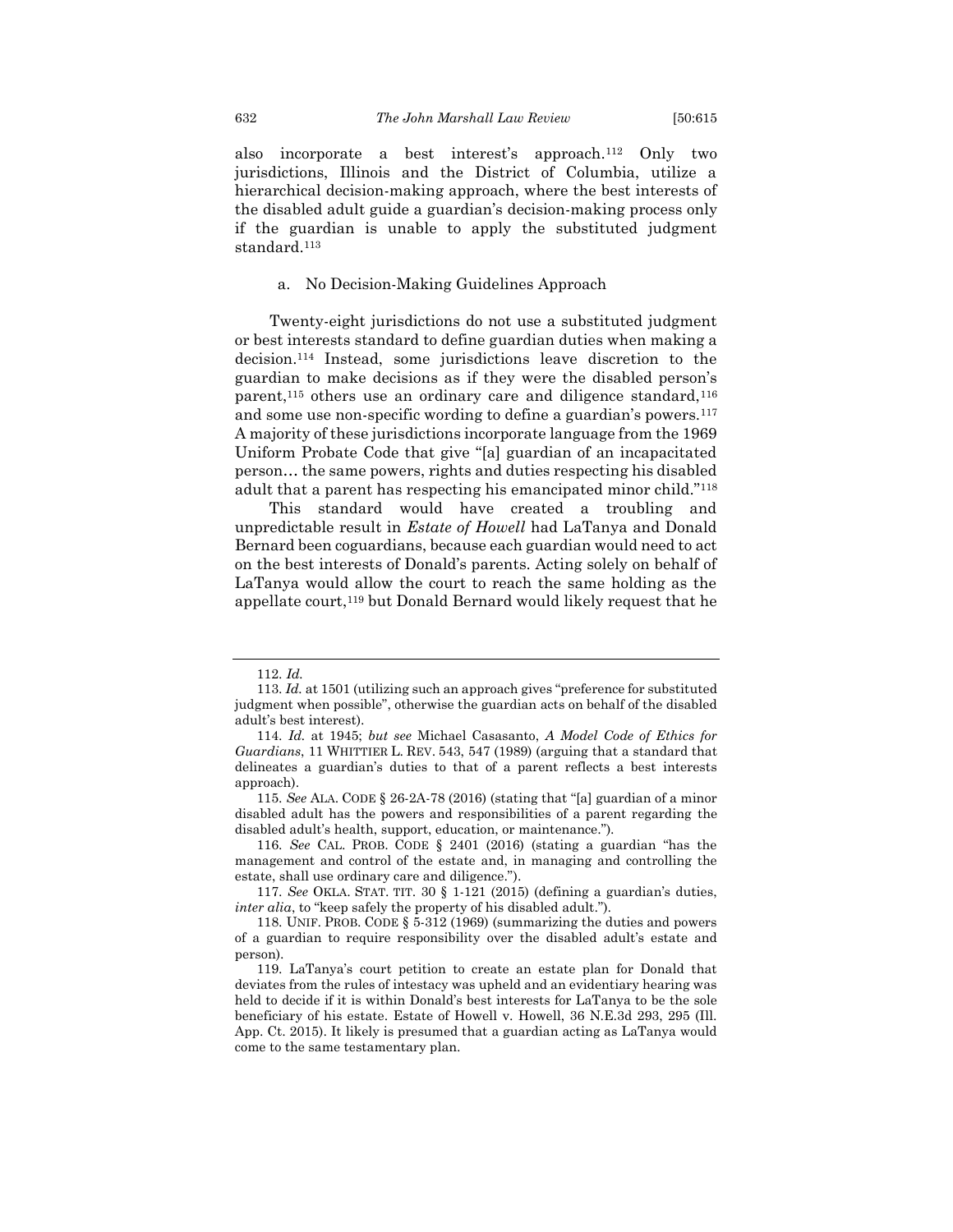receives the whole estate.<sup>120</sup> Even where the standard gives criteria to consider,<sup>121</sup> it does not accommodate the situation where the two parents have substantially conflicting interests and viewpoints regarding the disabled adult's needs.

#### b. Substituted Judgment Approach

<span id="page-19-0"></span>The eighteen jurisdictions that use the substituted judgment approach use one of two methods: a majority of the jurisdictions use the substituted judgment standard combined with a best interests approach,<sup>122</sup> while the minority utilizes only a substituted judgment standard.<sup>123</sup> The majority of jurisdictions that use both substituted judgment and best interests standards use a dual mandate or plain language approach, $124$  a hierarchical approach, $125$  or a no priority approach.<sup>126</sup> These statutes are problematic because they do not

122. *See* Whitton and Frolik, *supra* note 111, at 1495 n.23 (listing all eighteen jurisdictions whose guardianship statutes involve language indicating use of the substituted judgment standard).

123. *See id*. at 1495 n.24 (listing fourteen of the eighteen jurisdictions that include substituted judgment language "in combination with a best interest component.").

124. The dual mandate standard, created in the 1997 Uniform Guardianship and Protective Proceedings Act "requires a guardian to 'consider the expressed desires and personal values of the disabled adult' and 'at all times . . . act in the disabled adult's best interest.'" Five jurisdictions adopted language similar to this standard. *See* Lawrence Frolik and Linda Whitton, *Symposium: The Uniform Probate Code: Remaking American Succession Law: The UPC Substituted Judgment/Best Interest Standard for Guardian Decisions: A Proposal for Reform*, 245 U. MICH. J.L. 739, 744 (2011) (listing the four jurisdictions and single territory that use the dual mandate approach).

125. Six jurisdictions use a hierarchy distinction in their guardian statutory scheme. Four of the jurisdictions of substituted judgment but also "require a guardian to 'consider the expressed desires and personal values of the disabled adult' and to 'otherwise act in the disabled adult's best interest,'" which only merely suggests the guardian considers the disabled adult's best interests alongside the guardian's own judgment. Two of the jurisdictions, Illinois and the District of Columbia, explicitly require the best interest standard to be used only if the substituted judgment standard cannot be effectively employed. *See id.* at 744-45 (listing the six jurisdictions that use a hierarchy scheme). For further discussion of the Illinois and the District of Columbia hierarchical approach, *see infra* Part III.A.1.d.

126. Three jurisdictions use both best interest and substituted judgment

<sup>120.</sup> While Donald Bernard argues that the testamentary plan be dispersed via intestacy, *see Estate of Howell*, 36 N.E.3d at 279 (stating "because it was impossible to determine Donald's wishes, any distributive portion of the estate should follow the intestacy statute."). If one were arguing on behalf of his best interests he would ask for the entire estate. *Id.*

<sup>121.</sup> *See e.g.*, ALA. CODE § 26-2A-78 (stating a guardian become "personally acquainted with the disabled adult," but that a guardian may delegate certain responsibilities to the disabled adult); UNIF. PROB. CODE § 5-312 (qualifying the powers of a guardian as approving medical treatment, reporting the disabled adult's condition, and compelling support for the disabled adult from third parties).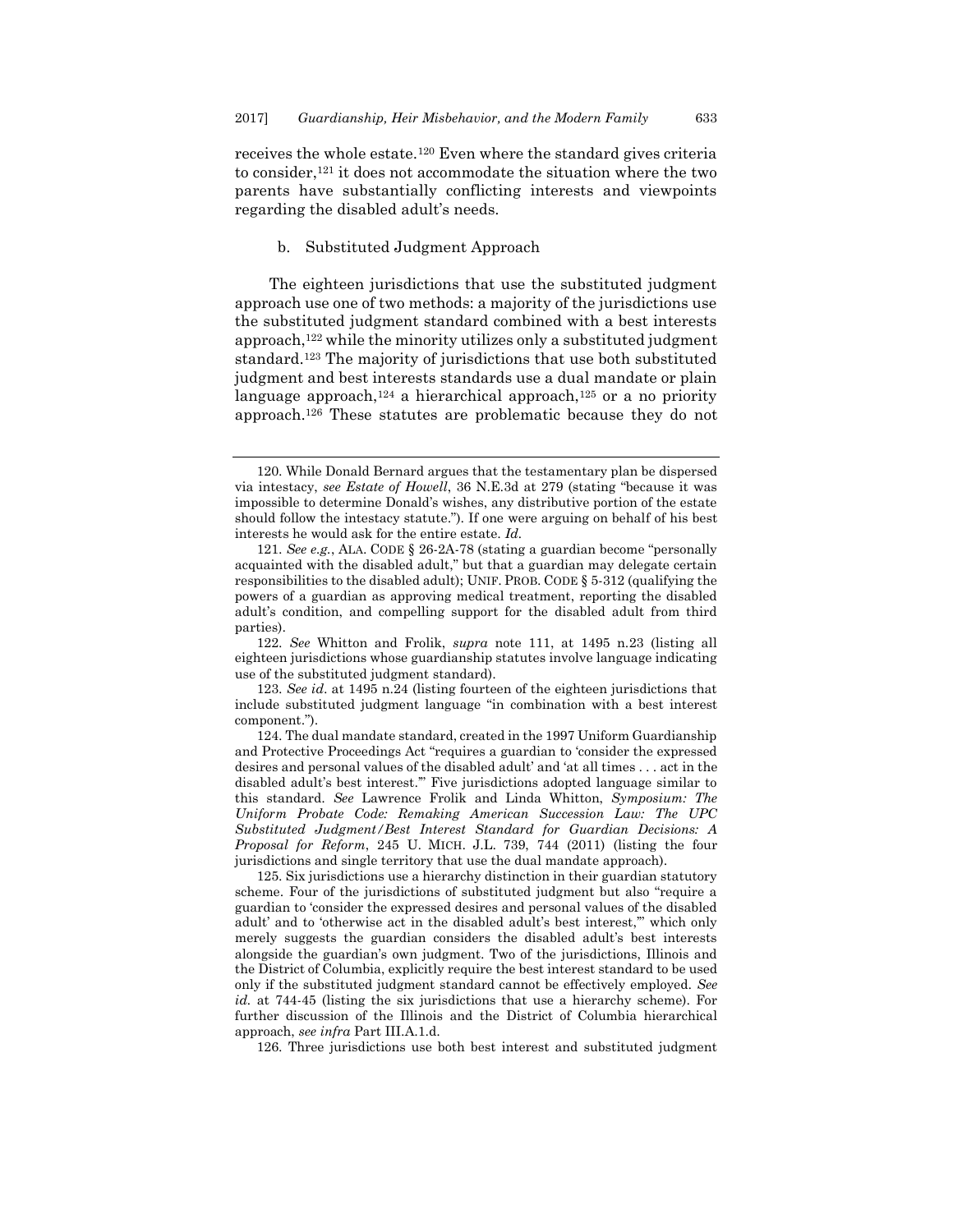delegate preferential use to either best interests or substituted judgment standards and therefore the two standards conflict where a statutory prioritization scheme is not in place.<sup>127</sup> In applying this standard generally to *Estate of Howell*, LaTanya would be arguing the implementation of the best interests standard while the guardian ad litem would advocate for the substituted judgment standard. Though the substituted judgment standard would likely fail because Donald's desires and preferences cannot be ascertained,<sup>128</sup> the standard invites the clash between two competing standards due to statutory vagueness in applying both.

The minority of states that use only the substituted judgment standard generally require that the guardian obtain information from the disabled adult, including their views, preferences, and values, before making decisions on their behalf.<sup>129</sup> In cases such as *Estate of Howell* where the disabled adult's desires cannot be understood, the substituted judgment standard would fail and perhaps cause significant harm to the disabled adult's future health and affairs.<sup>130</sup>

standards but "do not indicate what relative weight guardians are to give substituted judgment and best interest when making decisions." *See* Frolik and Whitton, *supra* note 125, at 746-47 (listing the three jurisdictions that use both standards with no priority of implementation).

<sup>127.</sup> Whitton and Frolik, *supra* note 104, at 111; *but see* Frolik and Whitton, *supra* note 125, at 746-47 (stating also that the legislative intent behind conflicting statutes implies that a guardian consider best interests if the substituted judgment of the disabled adult cannot be discerned).

<sup>128.</sup> Estate of Howell v. Howell, 36 N.E.3d 293, 297 (Ill. App. Ct. 2015)(stating the portion of Donald's estate to be distributed should be done so under the rules of intestacy). A conflicting statute's vagueness may not provide for whether best interests trump a lack of substituted judgment or if the rules of intestacy should be followed instead. *See* Whitton and Frolik, *supra* note 111, at 1500-01 (stating that some jurisdictions do not require a guardian to act in the best interests of the disabled adult "at all times.").

<sup>129.</sup>*Id*. at 1502-03 (listing the four jurisdictions that use only a substituted judgment standard); *e.g.*, MICH. COMP. LAWS § 700.5314 (2016) (requiring the guardian to consult with the disabled adult "[w]henever meaningful communication is possible," but does not provide for an alternate approach is the communication is not possible); N.Y. MENTAL HYG. LAW § 81.20 (2016) (stating that the guardian shall give the disabled adult "the greatest amount of independence and self-determination" regarding personal decisions and property management).

<sup>130.</sup> Such a situation would arise if the statute had a strict adherence to the substituted judgment standard, where the guardian may only consider past preferences of the disabled adult, but past preferences have never been manifested. *See* Frolik and Whitton, *supra* note 125, at 753 (stating "the guardian must have actual knowledge of what the incapacitated person would have done in the present circumstances.").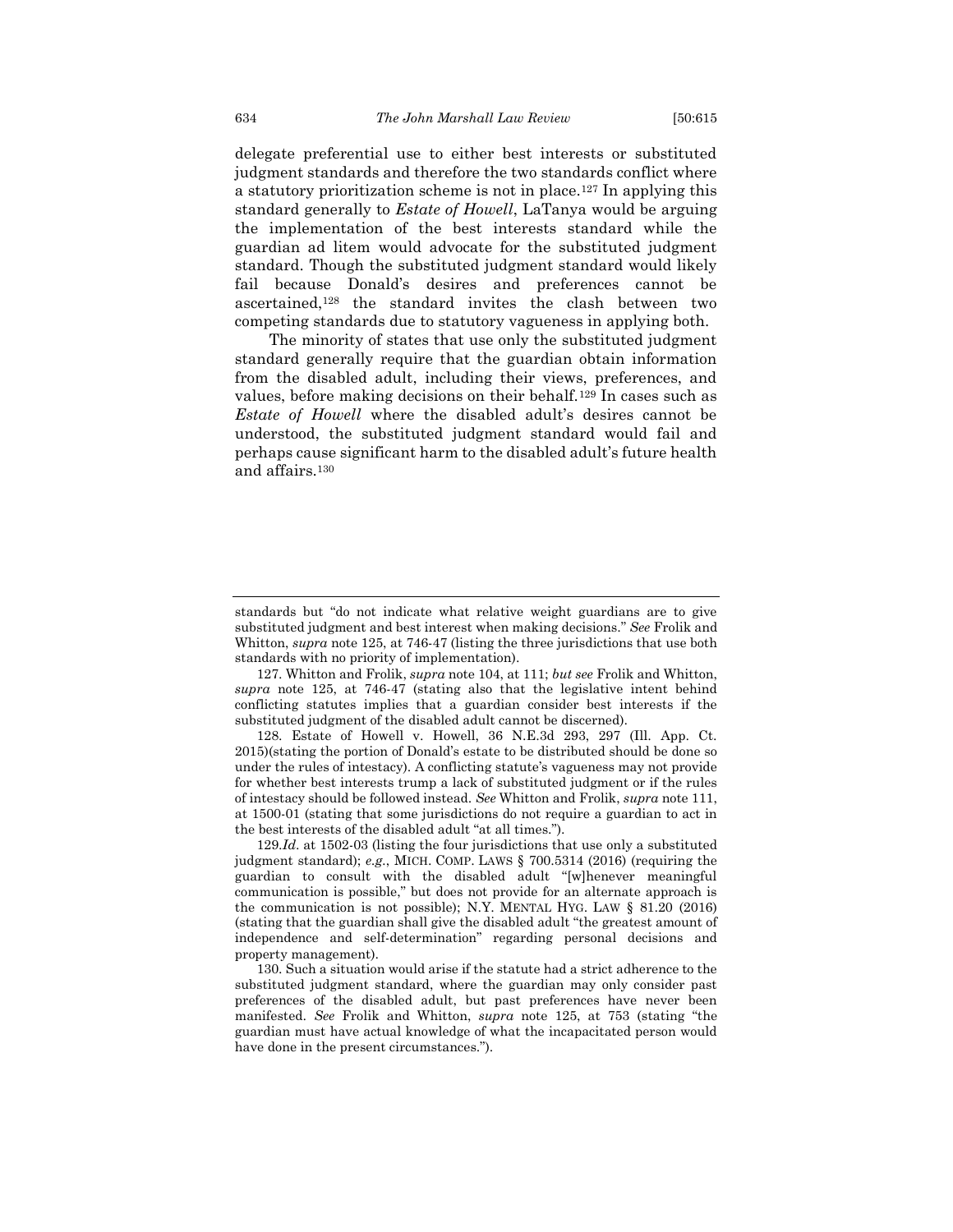#### c. Best Interests Approach

<span id="page-21-0"></span>Six jurisdictions use a sole best interests approach with no substituted judgment language intact.<sup>131</sup> Some states directly require the best interests of the disabled adult to be obeyed,<sup>132</sup> while at least one other state uses substantially similar language.<sup>133</sup> This approach requires the guardian to act as a reasonable person would, even if that means considering outside professional advice.<sup>134</sup>

The two issues with this approach are that there is little guidance on what a best interest actually is,<sup>135</sup> and one guardian's reasonable approach on determining best interests may be wholly inconsistent from another guardian's perspective.<sup>136</sup> For example, a professional guardian would consult other professionals to create a best interests decision, while a family guardian may instead only consider opinions of other family and friends.<sup>137</sup> The biggest concern with this approach is that, even if a disabled adult's wishes or preferences are known, the guardian could completely disregard those desires.<sup>138</sup> In *Estate of Howell*, Donald's best interests were objectively obtained because his judgment could not be ascertained.<sup>139</sup> If Donald's guardian were not his mother then different best interests would likely be advanced, which places great importance on the appointment of a proper guardian.<sup>140</sup>

132. *See e.g.*, MO. REV. STAT. § 475.120(2) (2016) (requiring "[a] guardian . . . of an incapacitated person shall act in the best interest of the disabled adult."); OHIO REV. CODE ANN. § 2111.14(A)(2) (2016) (requiring an estate guardian "[t]o manage the estate for the best interest of the disabled adult.").

133. *See* NEV. REV. STAT. § 159.079 (2015).

134. *See* Frolik and Whitton, *supra* note 125 at, 756-57 (preferring a guardian considers options based on his beliefs and other's opinions instead of being concerned with what the disabled adult wants or would prefer).

135. *See* Whitton and Frolik, *supra* note 111, at 1498 (stating "[t]he lack of statutory guidance on the meaning of 'best interest' may explain, in part, why there is so little case law on the meaning of the standard.").

136. A guardian is left to consider what shall be within a disabled adult's best interests. *See id.* at 1497 (arguing that "none of these statutes provides guidance as to . . . what the guardian should consider when determining whether a decision will serve the incapacitated person's best interest.").

137. *See* Frolik and Whitton, *supra* note 125, at 757 (adding that strict adherence to the best interests approach is necessary only if the disabled adult is fully incapacitated and the guardian is a professional). For more information on how different guardians reach decisions, *see infra* Part III.A.2.

138. *See* Frolik and Whitton, *supra* note 125, at 756 (stating "[t]he guardian is not concerned with what the incapacitated person would do.").

139. Estate of Howell v. Howell, 36 N.E.3d 293, 301 (Ill. App. Ct. 2015) (concluding that "[a]lthough Donald's cognitive deficits have thus far prevented him from expressing his wishes for his estate, the estate guardian is generally empowered to act in Donald's best interests, which may mean deviating from intestacy.").

140. *See* Peter Guthrie, Annotation, *Priority and Preference in Appointment* 

<sup>131.</sup> *See* Whitton and Frolik*, supra* note 111, at 1497 n. 35 (listing the six jurisdictions that contain language pertaining to a guardian's use of the best interests standard while omitting substituted judgment standard language).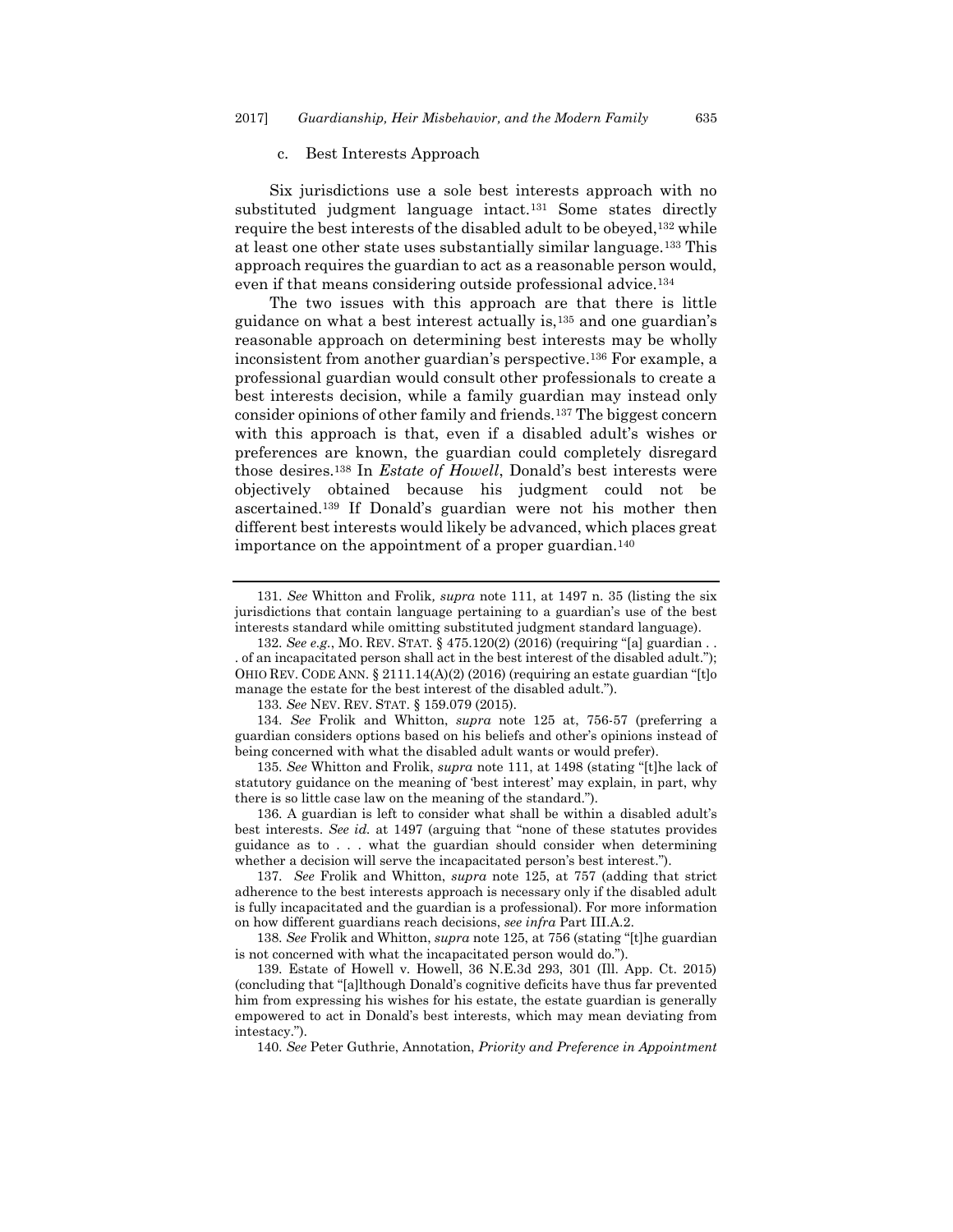#### d. Hierarchical Decision-Making Approach

The hierarchical standard, enacted only in Illinois and the District of Columbia, explicitly requires the best interest standard to be used only if the disabled adult's substituted judgment cannot be ascertained.<sup>141</sup> One general criticism of this approach is that a guardian may intentionally provide a weak yet convincing argument of the inability to ascertain a disabled adult's wishes in order to proceed to the best interests standard, resulting in a standard critics call a "best judgment standard".<sup>142</sup> However, because a supportive family member appointed as guardian would more likely be aware of the problems that the disabled adult encounters, a family guardian should be given preference over a professional guardian to counteract the potential for a guardian's bad faith argument.<sup>143</sup>

The Illinois statute allows the guardian to consider a substituted judgment decision based on "the disabled adult's personal, philosophical, religious and moral beliefs, and ethical values."<sup>144</sup> However, if the disabled adult's wishes are unascertainable then the best interest approach should be used after considering the risks and consequences that the disabled adult would deem important.<sup>145</sup> The statute permits LaTanya to argue that the best interests of both her and Donald are aligned and therefore she should be the beneficiary of his estate.<sup>146</sup> The

142. *Id.* at 1514; *see also* Daniel Sulmasy & Lois Snyder, *Substituted Interests and Best Judgments*, 304 J. AM. MED. ASSN. 1946, 1946-47 (2010) (indicating a best judgment approach occurs where one's preferences are unknown).

143. *See infra* Part III.A.2. This argument does not consider the situation where neither family nor professional guardian can discern a disabled adult's best interests where the disabled adult has been disabled since birth and has never impliedly or expressly indicated his or her desires.

144. 755 ILCS 5/11a-17(e) (2015); *see also* 755 ILCS 5/11a-18(a-5) (2015) (stating, "[t]he probate court, upon petition of a guardian… may authorize the guardian to exercise any or all powers over the estate and business affairs of the disabled adult that the disabled adult could exercise if present and not under disability.").

145. 755 ILCS 5/11a-17(e) (2015).

146. Estate of Howell v. Howell, 36 N.E.3d 293, 299-300 (Ill. App. Ct. 2015);

<span id="page-22-0"></span>

*of Conservator or Guardian for an Incompetent*, 65 A.L.R. FED. 991 (1978) (appointing courts should exercise discretion in contemplating the disabled adult's best interests when selecting a guardian).

<sup>141.</sup> *See e.g.,* 755 ILCS 5/11a-18 (2015) (stating, upon petition of the guardian, that he may "exercise any or all powers over the estate and business affairs of the disabled adult that the disabled adult could exercise if present and not under disability" and that "[t]he court may approve the making on behalf of the disabled adult of such agreements as the court determines to be for the disabled adult's best interests."); D.C. CODE  $\S 21-2047(a)(6)$  (2015) (requiring a guardian to "[m]ake decisions on behalf of the disabled adult by conforming as closely as possible to a standard of substituted judgment," or if the disabled adult's wishes are unascertainable, then the guardian shall "make the decision on the basis of the disabled adult's best interests.").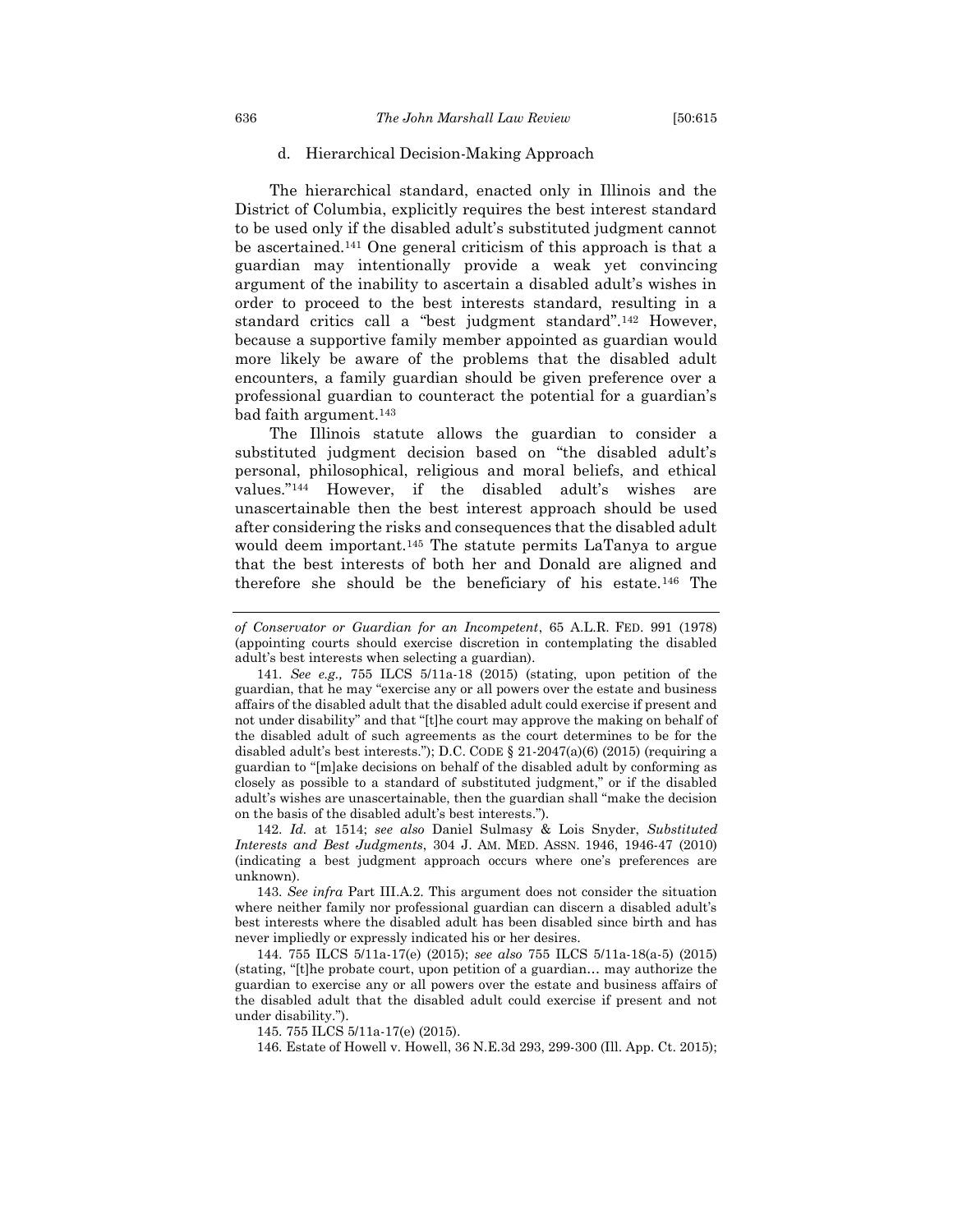language used for considering substituted judgment requires the guardian to conform to the disabled adult's wishes, and LaTanya's estate plan for Donald was "consistent with Donald's wishes so far as they can be ascertained."<sup>147</sup> The Illinois's standard does not clearly discern whether consideration of the disabled adult's complete desires are fully required,<sup>148</sup> but the statute does make certain that the court should consider the views of family and friends.<sup>149</sup> Due to LaTanya and Tyheshia's relationship with Donald, it would seem equitable that LaTanya can designate herself as beneficiary of the estate with Tyheshia as a successor beneficiary.<sup>150</sup>

The District of Columbia's guardian decision-making statute is more concise, stating that a guardian shall make decisions for the disabled adult "by conforming as closely as possible to a standard of substituted judgment or, if the disabled adult's wishes are unknown and remain unknown after reasonable efforts to discern them, make the decision on the basis of the disabled adult's best interests…."<sup>151</sup> This standard implicates the hierarchical approach and may even exculpates the guardian from liability.<sup>152</sup> Unlike the Illinois statute, however, the District of Columbia statute vaguely indicates what best interests should be considered as opposed to Illinois's exhaustive list. <sup>153</sup> While every state has various tests for deciding how to disperse property or maintain a disabled adult's health,<sup>154</sup>

149. *Id.* at 5/11a-18(a-5)(1), (6), (8) (2015) (stating that in ascertaining the disabled adult's wishes the court can consider friends or relatives of the disabled adult who would likely acquire part of the disabled adult's estate).

150. 755 ILCS 5/11a-18(a-5)(6) (2015) (permitting application of funds to "creat[e] for the benefit of the disabled adult *or others*, revocable or irrevocable trusts of his or her property that may extend beyond his or her disability or life.") (emphasis added).

151. D.C. CODE § 21-2047(a)(6) (2015).

152. *Compare* D.C. CODE § 21-2017 (2015) (declaring that a guardian "is not personally liable to third persons by reason of that responsibility for acts of the disabled adult."), *with* 755 ILCS 5/11a-18(e) (2015) (exculpating guardian liability only when it arises from an agency relationship).

153. D.C. CODE  $\S 21-2047(a)(1)-(3)(2015)$ . In interpreting the statute in full, the best interests and substituted judgment are likely tied to the guardian's understanding of the disabled adult's "capabilities, limitations, needs, opportunities, and physical and mental health," as well as the guardian's knowledge of the disabled adult's property and need for protection. *Id.*

154. Sulmasy & Snyder, *supra* note 143, at 1504.

*see also* 755 ILCS 5/11-18(a)-(a-5) (2015). It should be noted that LaTanya has been appointed guardianship over her son's person and his estate, while Northern Trust Bank is appointed only as a guardian over his estate. *Estate of Howell*, 36 N.E.3d at 295.

<sup>147.</sup> *Id.* at 296.

<sup>148.</sup> *See* 755 ILCS 5/11a-18(a-5) (2015)(stating that the "probate court, upon petition of a guardian . . . may authorize the guardian to exercise any and all powers . . . that the disabled adult could exercise if present and not under disability", and that the guardian may apply funds of the disabled adult if the court approves the application of funds "as being in keeping with the disabled adult's wishes so far as they can be ascertained.").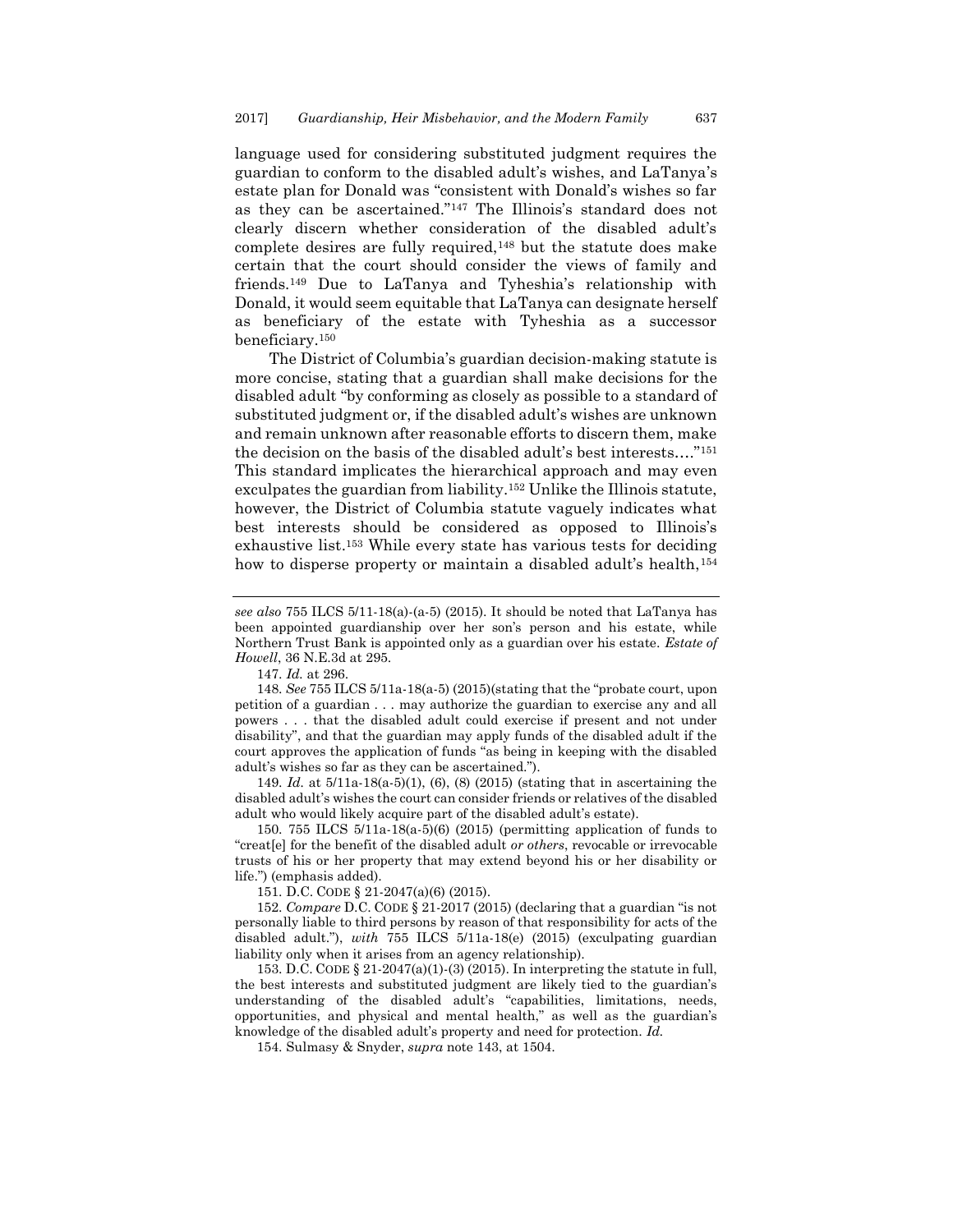the guardian is more likely to make a decision based on his or her familial or non-familial relationship with the disabled adult.

#### *2. Family Guardians and Professional Guardians*

<span id="page-24-0"></span>When a guardian must make a decision on behalf of a disabled adult but the true preferences and desires of a disabled adult are unknown, there is a chance that the guardian will choose the wrong decision.<sup>155</sup> Because it is hard to decipher the idiosyncratic and sometimes private preferences of an individual,<sup>156</sup> it is estimated that only 65% of decisions made on behalf of a disabled adult accurately depict what the disabled adult would likely desire.<sup>157</sup> A guardian's decision-making process depends largely upon the professional or familial relationship the guardian has with the disabled adult upon appointment.<sup>158</sup>

Data collected by the National Guardian Summit discloses the weight of factors that influence family and professional guardians' decisions in determining property and financial decisions on behalf of a disabled adult.<sup>159</sup> The data shows that a professional guardian is more likely to use a substituted judgment approach by considering what the guardian believes the disabled adult would want, while a family guardian is most likely to consider the disabled adult's best interests.<sup>160</sup> A family guardian is more concerned than the professional guardian when making a decision that could result in harmony among existing family members, while a professional guardian is more likely to consider the opinions of investors or accountants.<sup>161</sup> The family guardian is more inclined to make a decision based on the objective view of the whole family while a professional guardian is likely to make a decision based on the disabled adult's subjective views.<sup>162</sup> These statistics reveal that a family guardian would want to keep investments within the family

<sup>155.</sup> Boni-Saenz, *supra* note 42, at 1259-60.

<sup>156.</sup> *Id.*

<sup>157.</sup> *See* Nina A. Kohn and Jeremy A. Blumenthal, *Designating Health Care Decisionmakers for Patients Without Advance Directives: A Psychological Critique*, 42 GA. L. REV. 979, 994 (2008) (noting that this survey considered over 20,000 separate cases of disabled adults who were patients receiving health care).

<sup>158.</sup> 6 ILL. JURISPRUDENCE PROBATE, ESTATES AND TRUSTS § 42:01 (Matthew Bender & Co. 2015); *see also* Estate of Barr, 492 N.E.2d 1241, 1246 (Ill. App. Ct. 1986) (stating that the disabled person's sister, his limited guardian, had no self-serving motives but was concerned with his financial welfare).

<sup>159.</sup> Sulmasy and Snyder, *supra* note 143, at 1524.

<sup>160.</sup> *Id.*

<sup>161.</sup> *Id.*

<sup>162.</sup> *Id.* at 1534. In considering a decision, a guardian will likely rely on "current conversations, the guardian's knowledge of the incapacitated person's values and preferences, and what others told the guardian about the incapacitated person's values and preferences." *Id.*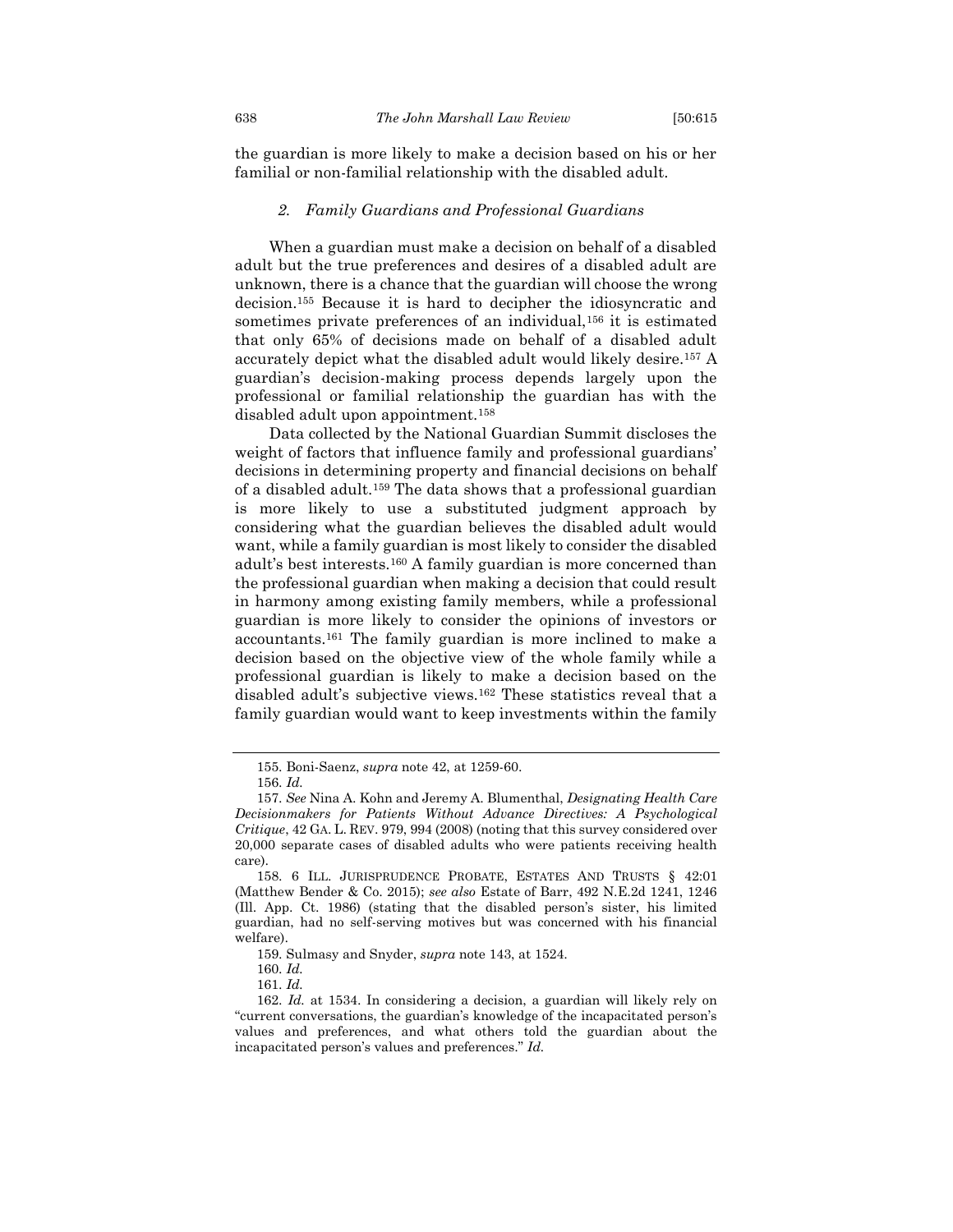while a professional guardian would consider a more pragmatic utilization of an estate.<sup>163</sup>

<span id="page-25-1"></span>The standards used to govern the effectiveness of a guardian are more stringent for a professional guardian than a family guardian.<sup>164</sup> For instance, courts hold that professional guardians are held to a higher standard due to their profit motives in lieu of a bloodline connection, while courts are more reluctant to have burdensome standards placed on family guardians due to their "good Samaritan" status.<sup>165</sup> Family guardians make the argument that if they were held to the same standard as a professional guardian then their decisions and recommendations made on behalf of the disabled adult might receive more support from the court.<sup>166</sup> The discretion a court uses in adopting a recommendation by a guardian is based on the decision-making approach to be used as proscribed by statute and the relationship of a guardian to the disabled adult.<sup>167</sup>

## <span id="page-25-0"></span>*B. Consequences of Neglect and Abandonment Under the Rules of Intestacy*

Scholars suggest that the primary role of intestacy is to distribute the assets of one who dies intestate in a manner that the decedent would have opted for had a will been effectuated.<sup>168</sup> On the other hand, a family-oriented inheritance system that falls short of considering the deceased's intent, prior relationship with the heirs, or the amount of support paid or affection given, is a flawed system that requires statutory reform.<sup>169</sup> For example, in a majority of states a parent that abandons his or her child shall still receive an inheritance from the abandoned child's estate.<sup>170</sup> And even though all states may disinherit an heir that slays the decedent, only a small handful of states punish an heir for misconduct such as abuse or financial exploitation of a disabled person.<sup>171</sup> A state's hesitation

<sup>163.</sup> *See* Frances H. Foster, *The Family Paradigm of Inheritance Law*, 80 N. C. L. REV. 199, 205-6 (2001)(arguing that the family paradigm's true function in utilizing inheritance law is to preserve the family unit, not necessarily to support an individual).

<sup>164.</sup> Boxx and Hammond, *supra* note [9,](#page-3-0) at 1235.

<sup>165.</sup> *Id.*

<sup>166.</sup> *Id.* at 1236.

<sup>167.</sup> *See supra* Part III.A.

<sup>168.</sup> *See* Rhodes, *supra* note 83, at 518 n. 12 (citing Allison Dunham, *The Method, Process and Frequency of Wealth Transmission at Death*, 30 U. CHI. L. REV. 241 (1963)).

<sup>169.</sup> *See* Foster, *supra* note [163,](#page-25-1) at 204, 222 (stating that proposed reforms fall short of meeting the needs that social welfare demands due to a familyoriented inheritance system).

<sup>170.</sup> For a list of states that do exclude abandoning parents from inheritance, *see* Rhodes, *supra* note 73, at 983.

<sup>171.</sup> *See id.* at 976 (discussing the slayer statute); *id.* at 986 n. 48 (listing states that bar inheritance for conviction for abuse).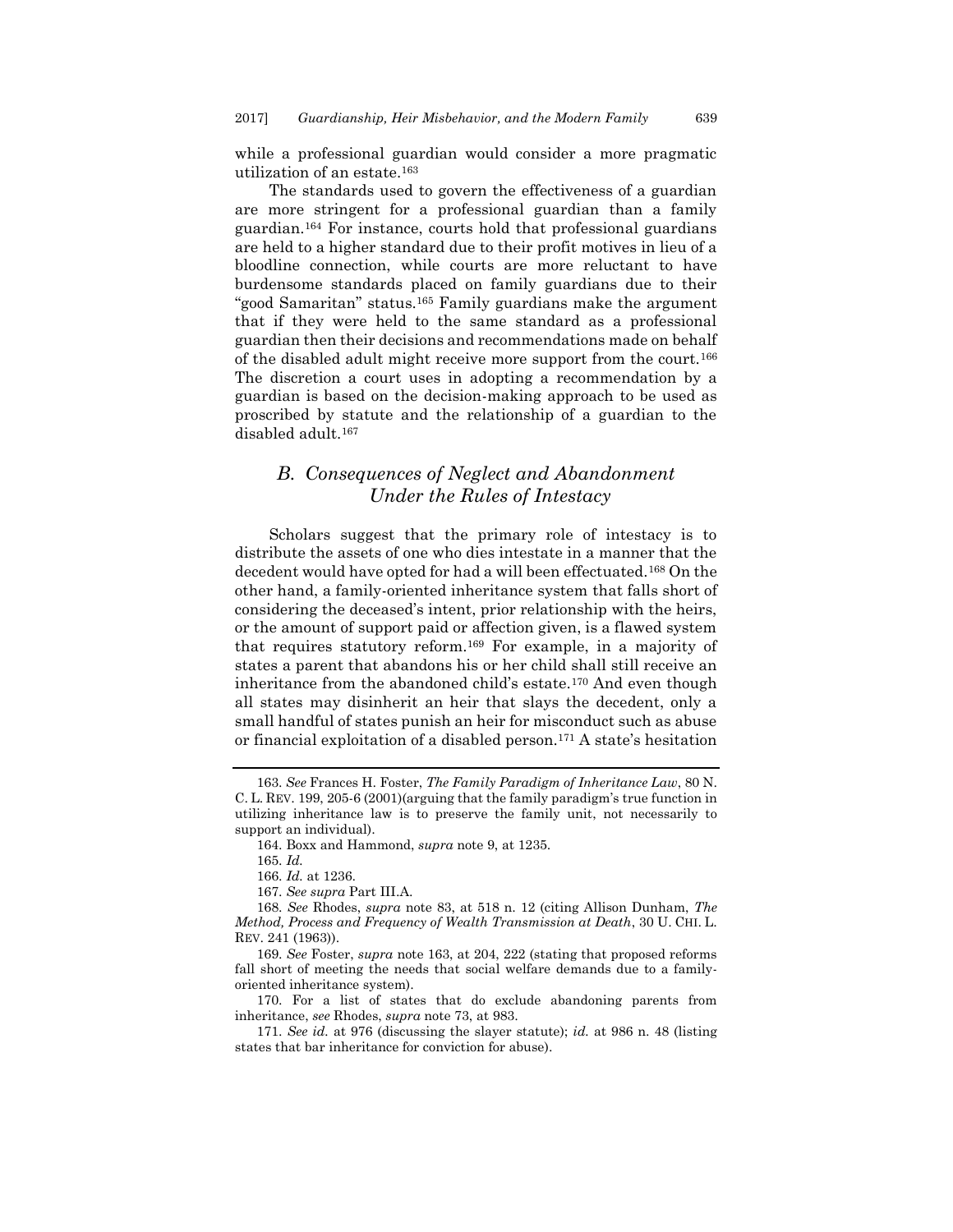to enact statutes that limit inheritance for misconduct or abandonment reflects the legislature's intent not to disrupt the family model of inheritance; however, this creates a diminished allocable share among non-abandoning and deserving heirs because misbehaving heirs are apportioned part of the same estate.<sup>172</sup>

#### *1. Abandonment of a Child*

<span id="page-26-0"></span>There are only eleven jurisdictions, Illinois included, which has enacted a statute that disinherits a parent from receiving an abandoned child's estate.<sup>173</sup> Based on the abandoning parent statute within Illinois specifically,<sup>174</sup> a parent that normally would be entitled to their deceased child's inheritance may not receive anything where the parent either did not support the child or had abandoned the child for more than a year immediately before the child's death.<sup>175</sup>

When the case of *Estate of Howell* was heard, Donald was no longer a minor thus the abandonment statute could not apply,<sup>176</sup> however the fact that Donald Bernard abandoned Donald during his first eighteen years of his life merits a discussion of the abandonment and neglect statutes. The facts surrounding Donald Bernard's abandonment shows that he was in jail for thirteen of the first fifteen years of Donald's life, was not significantly involved in Donald's minor life after his release, and contributed a small total amount of \$400 for support during Donald's childhood.<sup>177</sup>

Illinois and South Carolina are the only two states where a judge may consider the circumstances of the abandonment, including abandonment or failure to support the disabled adult, to determine how much of the inheritance is owed to the parent.<sup>178</sup> The policy backing his law is to allows a minor's wishes and interests to influence the judge's decision on what the abandoning parent may receive..<sup>179</sup> For example, if Donald had passed before attaining the age of majority, the court would consider how much influence would Donald Bernard's single contribution of support or a brief visit with

<sup>172.</sup> *Id.* at 977.

<sup>173.</sup> *Id.* at 983.

<sup>174.</sup> *See* 755 ILCS 5/2-6.5 (2015) (stating that "[a] parent who . . . has willfully deserted the minor or dependent child shall not receive any property, benefit, or other interest by reason of death," though the court can make considerations in deciding how much to deduct from the parent's a disabled adult). For a list of all other state statutes regarding abandonment or neglect of a child, *see* Rhodes, *supra* note 73, at 982-85.

<sup>175.</sup> 755 ILCS 5/2-6.5 (2015).

<sup>176.</sup> *See* 755 ILCS 5/2-6.5 (2015) (regarding the guardian and only the deceased minor or dependent child); *but see* 755 ILCS 5/2-6.2 (2015) (permitting heir liability where neglect and financial exploitation of a elderly or disabled person is found by a preponderance of the evidence).

<sup>177.</sup> Estate of Howell v. Howell, 36 N.E.3d 293, 296 (Ill. App. Ct. 2015).

<sup>178.</sup> Rhodes, *supra* note 73, at 985 n.45-46.

<sup>179.</sup> *Id.* at 985.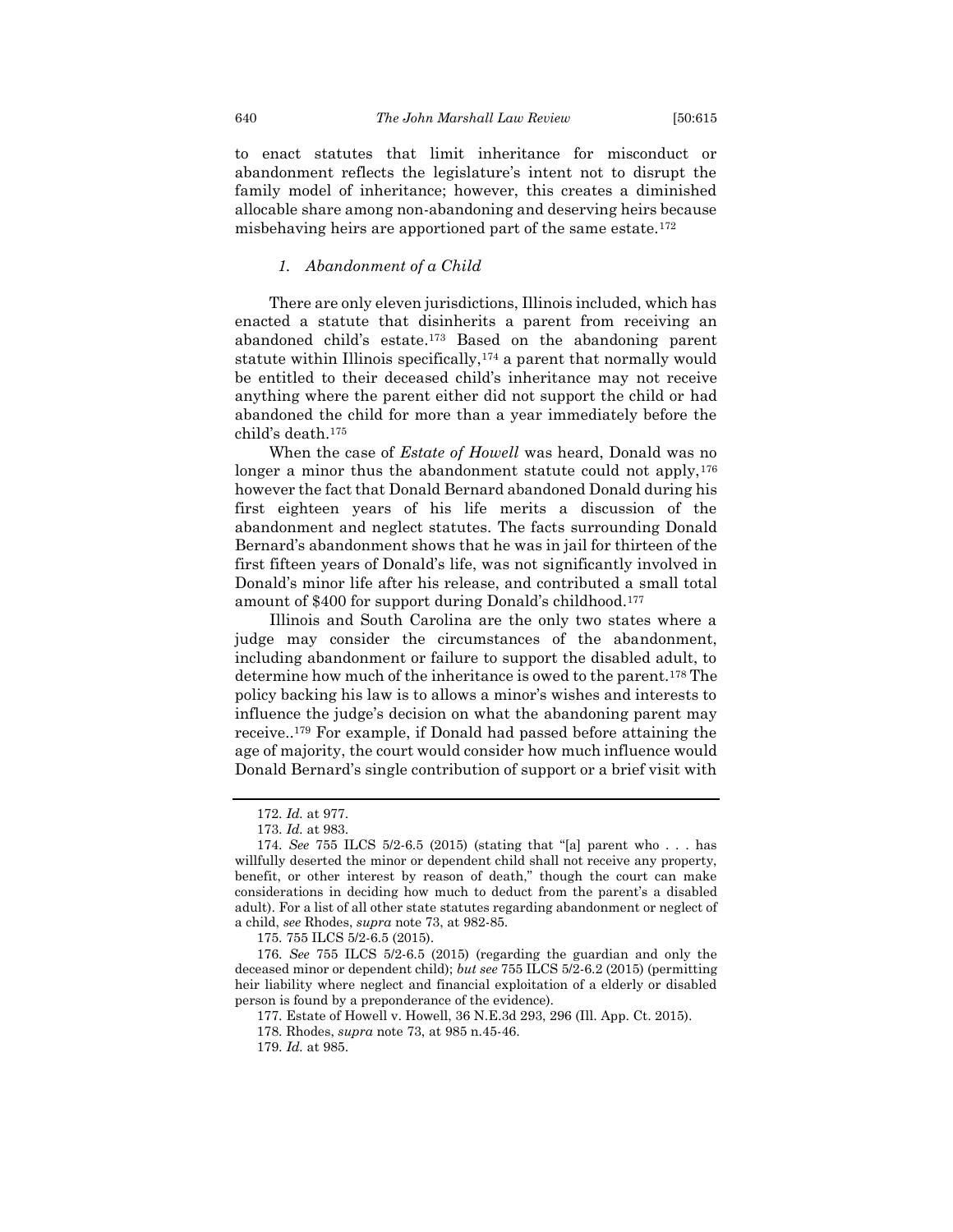his son have in the judgment granting full, partial, or no inheritance? Enactment of abandonment statutes can act as a powerful tool to encourage supporting one's children and to maintain a strong parent and child bond, while punishing those who do not conform to society's idea of a modern supportive family.<sup>180</sup>

#### *2. Abuse and Neglect of a Child or Disabled Person*

<span id="page-27-0"></span>Similar to Illinois's child abandonment statute, a judge has discretion in allowing a partial or full inheritance based on whether the heir is convicted of abuse, financial exploitation, or neglect.<sup>181</sup> There are several states that have statutes that may apply to children, disabled adults, or both.<sup>182</sup> The Illinois statute, however, only applies to elder people or people with a disability.<sup>183</sup> Each statute also has different requirements to be met—for example, Maryland's statute only applies if there is financial exploitation, and Oregon's statute does not bar inheritance where a conviction occurred five years or more before the death of the decedent.<sup>184</sup> The astounding fact is that only six jurisdictions have this type of statute enacted;<sup>185</sup> the majority of these particular jurisdictions may disagree with the premise that "[t]he abusive behavior of those targeting a vulnerable population merits a disinheritance."<sup>186</sup> It is time that each jurisdiction review their probate code to prevent against such misbehavior.

181. 755 ILCS 5/2-6.2 (2015).

182. Rhodes, *supra* note 73, at 986 n.48-49.

184. Susan N. Gray, *Symposium: The Uniform Probate Code: Remaking American Succession Law: Article: The Probate Definition of Family: A Proposal For Guided Discretion in Intestacy*, 45 U. MICH. J.L. REFORM 787, 809-10 (2012).

185. Rhodes, *supra* note 73, at 986 n.48-49.

186. *See* Anne-Marie Rhodes, *Blood and Behavior*, 36 ACTEC L.J. 143, 173- 75 (2010) (summarizing the California legislature's intent in enacting a statute which disinheritances those who abuse elders).

<sup>180.</sup> *See* Rhodes, *supra* note 83, at 537 (quoting, "[a] statute specifically excluding a willfully abandoning parent from participating in a deceased child's estate is undoubtedly a powerful and direct remedy to unfair distribution and it should be included in all jurisdictions' intestate provisions."); Monopoli, *supra* note 68, at 264-65 (stating that abandonment statutes helps to establish paternity and to punish a parent for failure to acknowledge or support their child).

<sup>183.</sup> *See* 755 ILCS 5/2-6.2(b)(2015)(stating that those "[p]ersons convicted of financial exploitation, abuse, or neglect of an elderly person or a person with a disability or persons person with a disability or persons who have been found by a preponderance of the evidence to be civilly liable for financial exploitation" are barred from inheritance).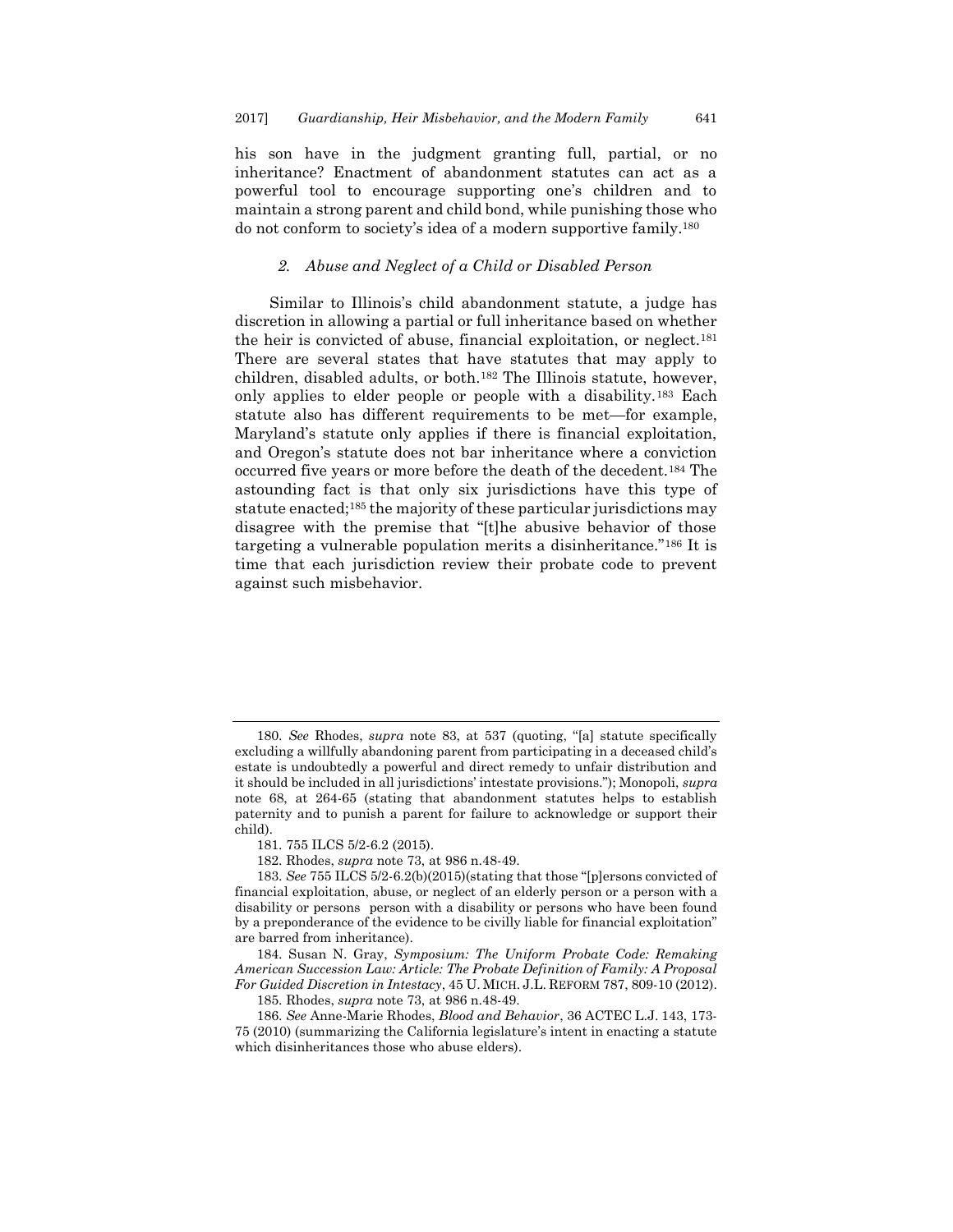## <span id="page-28-0"></span>IV. ADVOCATING FOR NATIONWIDE RECOGNITION OF THE HYBRID STANDARD AND EXCEPTIONS TO THE RULES OF INTESTACY THAT BAR MISBEHAVING HEIRS

Not only does this proposal aim to tweak existing Illinois law, this proposal mainly is to promote the aforementioned Illinois laws as the most equitable set of laws in the United States that provide for those in a situation similar to Donald and his family. Other jurisdictions ought to consider the hierarchical standard and the multiple statutes that disinherit misbehaving heirs in contemplating their own probate laws in light of today's less stringent standards that was once historically placed on heirs based solely on blood-relations.

Further, within Illinois and other states, there exists limited case law and statutory guidance regarding how a guardian must act when representing a disabled adult.<sup>187</sup> In reaching a decision, courts must review conflicts of interest and a guardian's authority to make a decision,<sup>188</sup> which can take time and disturb a long contemplated and thought out decision that the guardian believes would be necessary and fair. A guardian, especially a family guardian, is given more statutory preference in their decisions due to their supportive relationship with the disabled adult and knowledge of the disabled adult's tendencies and needs. Therefore, this proposal also recommends that a family guardian always be nominated instead of a professional guardian.

#### <span id="page-28-1"></span>*A. Guardians and Hierarchical Standard Proposal*

Other states should take heed to Illinois's hierarchical approach because it promotes the policy that deserving heirs should receive over misbehaving heirs based on today's need for a strong modern family. Today, the Illinois legislature is proactive in staying current with ensuring policies expressed in case law is reflected in the probate code. Illinois has revised their law to allow disabled adults without testamentary capacity to create a will or codicil.<sup>189</sup> Creating a trust under the Illinois statute also ensures that guardians in certain circumstances have unequivocal power in

<sup>187.</sup> Whitton and Frolik, *supra* note 111, at 1534.

<sup>188.</sup> Boni-Saenz, *supra* note [42,](#page-8-1) at 1274. It is not always clear when the judges need to evaluate a decision in order to approval it. *Id.* For example, they may evaluate tax effects and gifting from an estate but judges may be incompetent to evaluate a more personal decision when the judge is neither aware of underlying facts nor can clearly ascertain the disabled adult's desires. *Id.*

<sup>189.</sup> 755 ILCS 2/11a-18(d-5) (2016). The statute allows for wards to make a will if they are under guardianship, or otherwise the ward can make a will upon showing a physician's report stating that the ward has testamentary capacity. This legislation was passed soon after *Estate of Howell* was heard.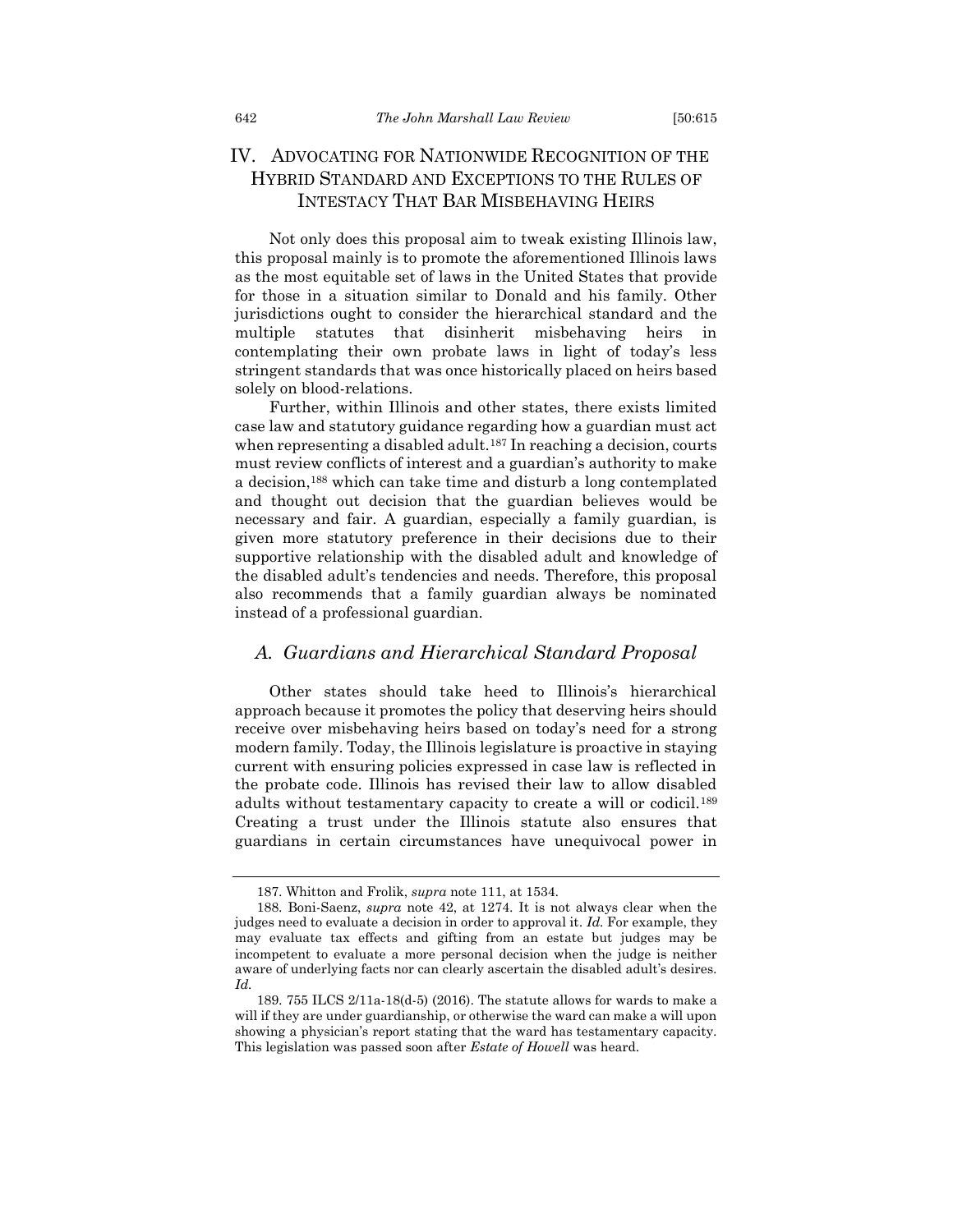decision-making where the court need not assess the decision.<sup>190</sup> Illinois can also consider changing the newest statute and allow more express decision-making powers to guardians for enacting trusts or other estate planning instruments.

Illinois can consider adding more guidelines to the statute. For example, if the guardian can prove no one else is in a better position to have been appointed then he or she may create certain trusts or wills excluding family members, where those excluded family members may petition the court only after the disabled adult's death to be a beneficiary of the granting instrument. Implementing these minor changes in laws will grant wider latitude in creating estate plans for disabled people, as well as remove procedural hurdles for the guardian and increase efficiency within the court system.

### <span id="page-29-0"></span>*B. Preference of Family Guardians Over Professional Guardians*

The Illinois Probate Act was fashioned so if the disabled adult's wishes could not be ascertained then the guardian would need to make the best decision.<sup>191</sup> This makes the court's appointment of the proper guardian very important because the court gives discretion to the guardian's decision-making procedure, including a guardian's decision to nominate his or herself as beneficiary of the ward's estate. Thus, in appointing a guardian, the court should envision whether a particular guardian beneficiary will engage in a good faith fiduciary relationship with the disabled adult;<sup>192</sup> this ensures that the disabled adult is taken care of and in return society views the guardian's beneficiary interest as equitable. In a situation similar to *Estate of Howell*, the court should only be considering a family guardian.<sup>193</sup>

<sup>190.</sup> In authorizing a guardian action, current law requires a petition that "outline[s] the action or application of funds for which [the guardian] seeks approval," the results sought, and any tax savings to be accrued. The court may also direct the guardian to give notice to all interested persons. *Id*. at 5/11a-18(a-5).

<sup>191.</sup> Estate of Howell v. Howell, 36 N.E.3d 293, 300 (Ill. App. Ct. 2015).

<sup>192.</sup> Other considerations when appointing guardians include the "closeness of relationship with the disabled adult (*e.g.*, family or friend), familiarity with the disabled adult's wishes, proximity, professional experience and skills (*e.g.*, nurse or social worker), reliability, availability, age, and health". Sara Spitler, *Guardianship and Receivers*, *in* CHANCERY AND SPECIAL REMEDIES § 10.10 (Ill. Inst. for Cont. Legal Educ. 2013).

<sup>193.</sup> *But see* David Baker and Sarah Severson, *Litigation in Illinois Guardianships*, *in* ESTATE, TRUST, AND GUARDIANSHIP LITIGATION § 16S.27 (describing a case where the court "refused to assume that a parent would be preferred over a non-parent indicating that the statutory and case law preferences for parents in minor guardianships would carry less weight in a dispute regarding an adult guardianship) (citing *In re Estate of Johnson*, 284 Ill.App.3d 1080, 1091 (1996)).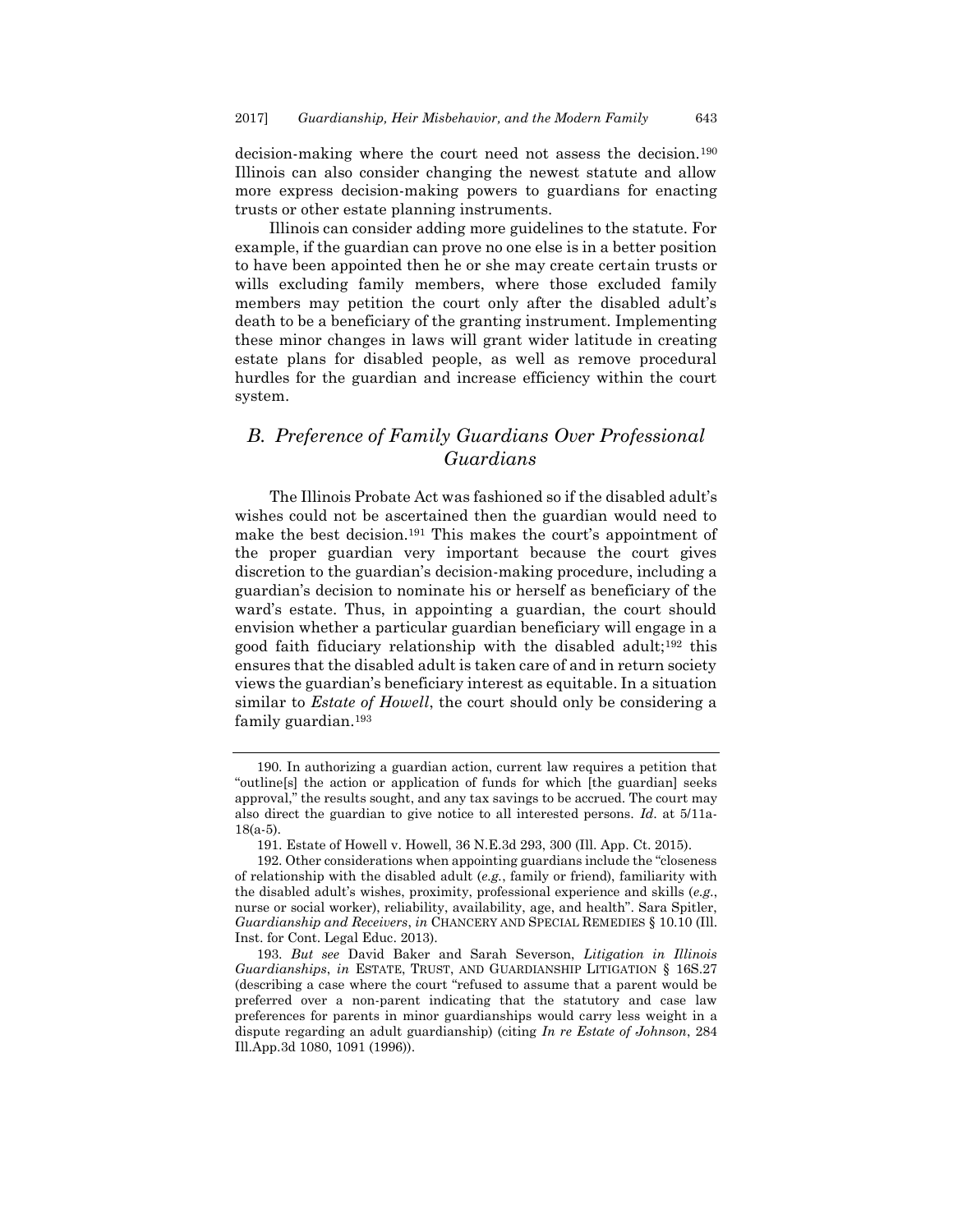In making financial decisions on behalf of the disabled adult, the family guardian typically considers other family member's views, consensus among family members, and what the guardian would do in the disabled adult's circumstances.<sup>194</sup> However, a professional guardian relies on written directions and current conversations gathered about the disabled adult.<sup>195</sup> A family member who might have taken care of the disabled adult since birth will have a better understanding of the disabled adult's needs or desires than a professional could ever gather during an appointment. That concept can be seen in *Estate of Howell*, where personal care and time spent with the cognitively disabled adult cannot be replicated into document format for a professional to thoroughly understand. For this reason, a family guardian should always be appointed, when possible, as guardian for a disabled adult who has been permanently disabled since birth.

Furthermore, a family guardian should be held to a lower threshold for creating a financial decision for the disabled adult if it is shown no one else could act on the disabled adult's behalf as well as the guardian and the general public would see the decision as favorable in improving the disabled adult's lifestyle needs. These proposals facilitate the best of the hierarchical standard and incentivize family guardians to take upmost care of the disabled adult. The standard measuring potential neglect or abuse of the financial decision should be a high burden on the party opposing the decision. However, if the guardian did commit neglect or abuse, then the punishment should be reducing or completely barring the guardian's inheritance in order to deter self-dealing behavior of family guardians.

### <span id="page-30-0"></span>*C. Rules of Intestacy and Abandoning Parent Proposal*

As mentioned in the analysis and background, Illinois has many statutes that disinherit non-deserving heirs. One statute that should be revised is the one that provides for disinheritance based on financial exploitation, abuse, or neglect of the disabled or the elderly.<sup>196</sup> Illinois should amend this statute to provide also for children.<sup>197</sup> Currently, there is only one jurisdiction that has enacted statutes that provides for disinheritance for abuse of an elder, disabled person, or child.<sup>198</sup> While Illinois has a rule which

<sup>194.</sup> *See* Boxx and Hammond, supra not[e 9,](#page-3-0) at 1533.

<sup>195.</sup> *Id.*

<sup>196.</sup> 755 ILCS 5/2-6.2 (2015).

<sup>197.</sup> *See* Rhodes, *supra* note 73, at 986 n. 48-50 (noting the varying types of abuse and neglect statutes that the handful of states have adopted).

<sup>198.</sup> *See* MD. CODE ANN, EST. & TRUSTS § 3-111 (West 2007) (barring a parent's inheritance from a child if, *et al.*, the parent sexually abused or raped the child); MD. CODE ANN, EST. & TRUSTS  $\S$  8-801(e) (West 2017) (disqualifying a potential heir from inheritance if they, with fraud or deceit, obtain a disabled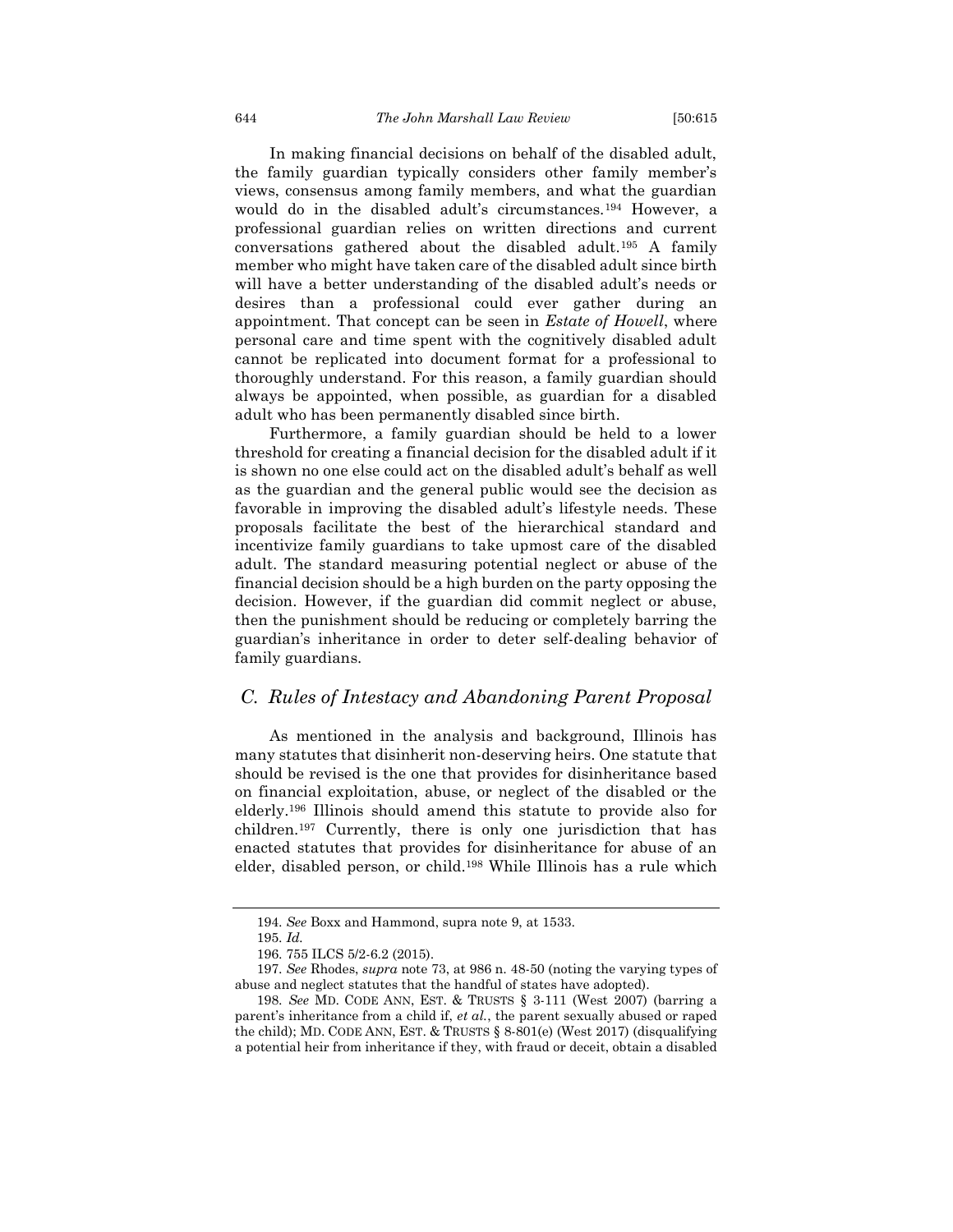bars an heir from inheriting completely or partially for financial exploitation, abuse, or neglect of a disabled adult,<sup>199</sup> and another that bars a parent's inheritance when he or she has neglected or failed to support a child before the child's death,<sup>200</sup> neither of these can adequately protect one who is in the position of Donald. For full protection of the estate, disabled adults need laws that protect the estate from one who has defrauded or sexually abused the ward.<sup>201</sup>

A proper solution would involve a synthesis of the Illinois statutes pertaining to a parent neglecting a child and an heir abusing a disabled adult, as well as implementing punishment for the abandonment of a child or a disabled adult. If such a statute is properly created, it would deter disinherited heirs from brining lengthy will contests where they must prove by a preponderance of the evidence that they were wrongfully barred.<sup>202</sup> This is for two reasons: first, not many will contests are brought in the first place, and second, the disinherited heir's character will have already created a negative impression with the court and the heir may feel that a chance of success does not exist.<sup>203</sup> Such a statute should set certain standards regarding whether an abandonment of a disabled adult has occurred. The standard should adopt conditions referring to the last time an heir paid support and continued to support the heir,<sup>204</sup> whether the court may deem that abandonment has indeed occurred,<sup>205</sup> and an agreement on a statutory definition of parent.<sup>206</sup>

The statutory definition of a parent should encourage the public policy that blood parents may not always be entitled to an inheritance. For example, a two-pronged definition of parent may state, "the act of becoming a parent (birth or adoption) coupled with the acts of being a parent (care and nurturing of the child)."<sup>207</sup>

adult or elder person's property and do not restore the property to its rightful owner before the owner passes).

<sup>199.</sup> 755 ILCS 5/2-6.2 (2015).

<sup>200.</sup> 755 ILCS 5/2-6.5 (2015).

<sup>201.</sup> *See* Tate, *supra* note [69](#page-12-2), at 142 (considering one's power to disinherit raises questions of undue influence, mental capacity, fraud, or duress, therefore a check on testamentary freedom is merited).

<sup>202.</sup> *Id.* at 144.

<sup>203.</sup> *See id.* (stating that disinherited heirs would likely perceive the will as being fair and would not want to further embarrass oneself by advocating for change in the will.)

<sup>204.</sup> *See e.g.*, N.C. GEN. STAT. § 31A-2 (2014) (stating a parent has a right in a child's inheritance "where the abandoning parent resumed its care and maintenance at least one year prior to the death of the child and continued the same until its death."); N.Y. EST. POWERS & TRUST LAW § 4-1.4 (Consol. 2015) (barring a parent from inheritance "unless the parental relationship and duties are subsequently resumed and continue until the death of the child.").

<sup>205.</sup> *See* OHIO REV. CODE ANN. § 2105.10(D)(2) (LexisNexis 2015) (requiring an estate's administrator to file for approval of adjudication of an abandoning parent with the court before the parent is barred from inheritance).

<sup>206.</sup> Rhodes, *supra* note 83, at 517.

<sup>207.</sup> *Id.* This weight of this definition is divided between a direct familial link and the policy view that a parent should act as a supportive and nurturing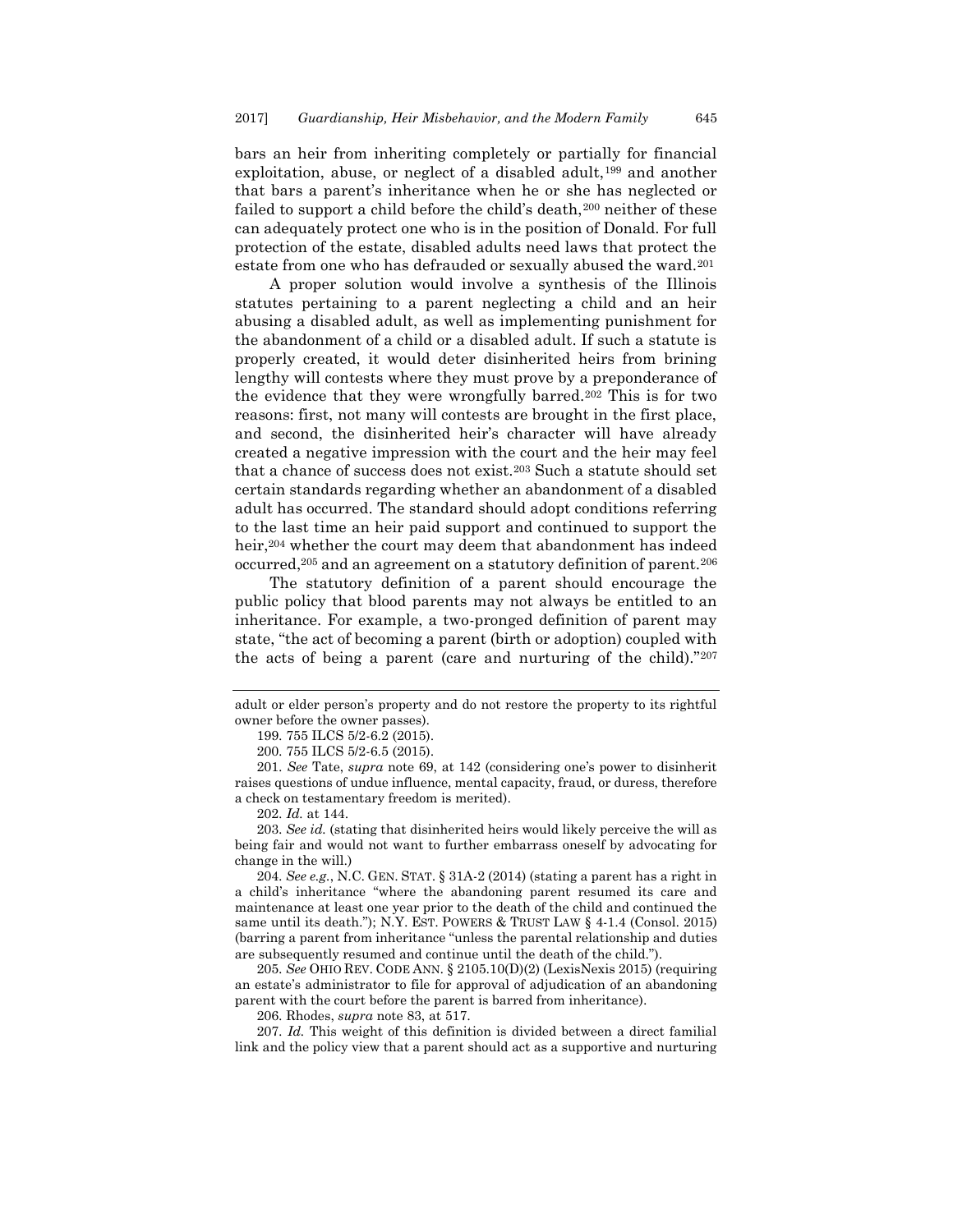Applying this definition to Donald Bernard, there is no question that he is the actual father of Donald, but a court would have to decide whether his relationship and support with Donald aligns with the second half of the proposed statutory definition. The statute should also provide that facts and circumstances from the disabled person's child and adult life are admissible so that the court is in the best position to hear any argument for or against the adjudication of an abandoning parent.

The aim of the proposed statute is to upset the American view of the family paradigm–the idea that closest related blood relatives are always entitled to inheritance.<sup>208</sup> This proposal promotes the modern family, where opportunity and equality in estate planning among preferred family members is promoted.<sup>209</sup> The statute should disallow a laughing heir from gaining a share of an estate, or one who has never created a positive and supportive relationship with the decedent.<sup>210</sup> But, such a disruption of the historically accepted yet outdated family paradigm seems to deter many state legislatures to move forward and protect the vulnerable individuals.<sup>211</sup> Therefore, in creation of an inheritance barring statute, a legislature must be aware of how a law would change familial behavior and should thus create one that policy would deem appropriate and that does not entirely infringe on familial ties. Legislature can promote a shift in policy that focuses on an individual's right to distribute to close family members as he or she sees fit while the court protects the estate from those who deserved to be barred.<sup>212</sup>

#### V. CONCLUSION

<span id="page-32-0"></span>The ruling in *Estate of Howell* and the statutory adoption of the hierarchical substituted judgment and best interest hybrid

parent. *Id.*

<sup>208.</sup> Proponents for the rules of intestacy argue that the distribution scheme "take[s] into account the pattern of distribution that survivors would consider fair" and so comports with provisions that "an average property owner would be most apt to favor," though scholars admit "where the social interest at stake is of "overriding" importance" there is conflict with intestate decedents. Adam J. Hirsch, *Default Rules in Inheritance Law: A Problem in Search of its Context*, 73 FORDHAM L. REV. 1031, 1034-35 (2004).

<sup>209.</sup> Foster, *supra* note [163,](#page-25-1) at 240.

<sup>210.</sup> *See id.* (defining a laughing heir as one who laughs, as opposed to grieves, upon the decedent's passing because of realizing a windfall merely due to blood ties).

<sup>211.</sup> *See* Rhodes, *supra* note 73, at 977 (referring to statutory bars to inheritance, "[l]egislatures have not moved boldly in this area, perhaps reflecting a general reluctance to wade too far into family matters, allowing a zone of privacy for the day to day details of family affairs.").

<sup>212.</sup> *See* Tate, *supra* note [69](#page-12-2), at 159 (arguing that an individual's right to acquire and possess property also encompasses the right to devise the property how he or she fits even if the decedent intended to disinherit another).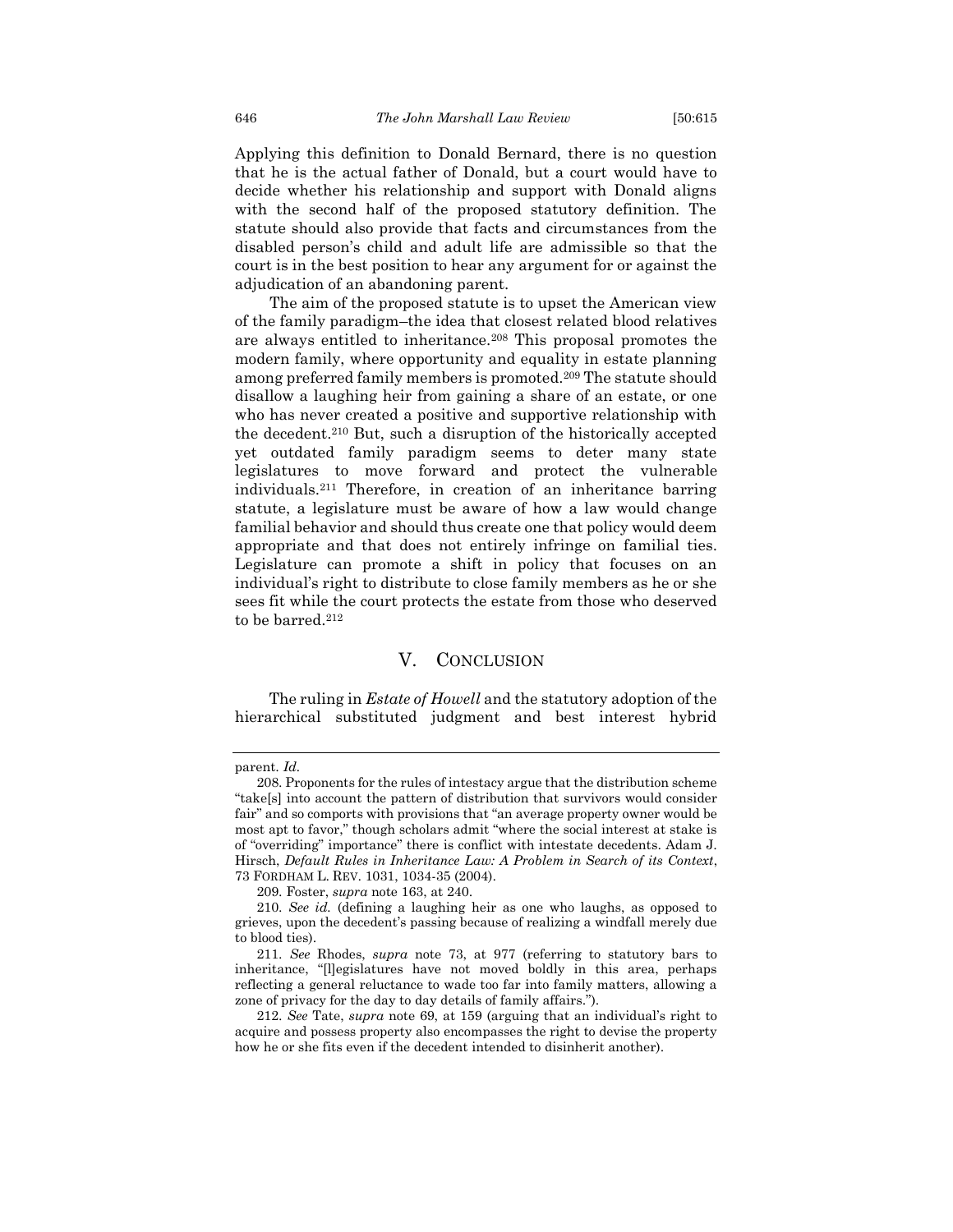standard affirm that Illinois has created legislation that permits equitable treatment of disabled adults whose testamentary capacity can never be manifested. While traditional laws that promote intestacy or the decision-making ability of a guardian weigh down some states, Illinois has proven with *Estate of Howell* that it is the most progressive of any jurisdiction in dealing with issues regarding guardianship and estate planning. To further an individual's rights, be it the rights of a minor, disabled adult, or guardian, a jurisdiction should adopt statutes that give an opportunity for equal treatment among those deserving of a loved one's estate.